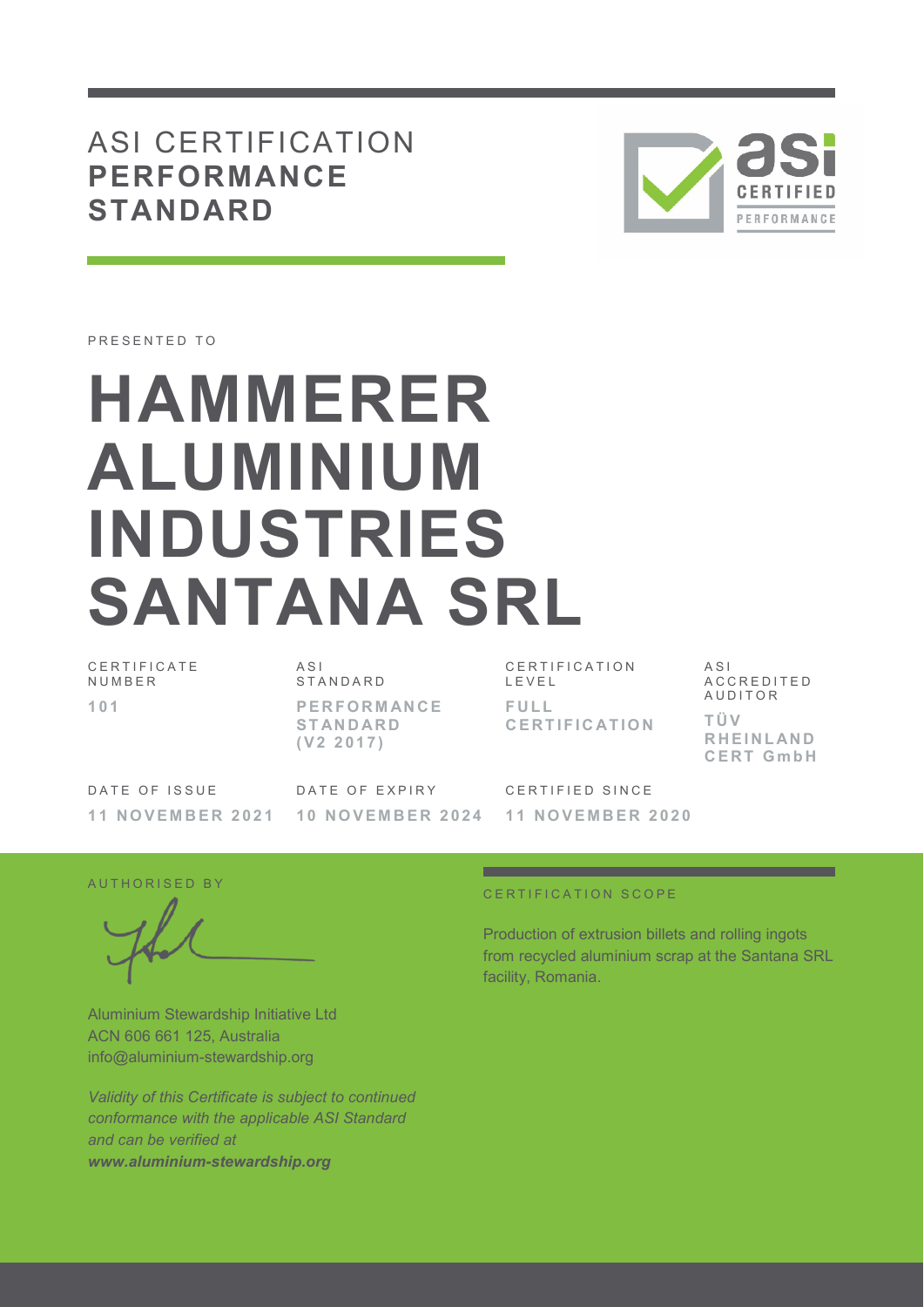# SUMMARY AUDIT REPORT **PERFORMANCE STANDARD**

### **OVERVIEW**

| MEMBER NAME                | Hammerer Aluminium Industries                                                                                                                                                                                                                                                                                                                                                                                                                                                      |
|----------------------------|------------------------------------------------------------------------------------------------------------------------------------------------------------------------------------------------------------------------------------------------------------------------------------------------------------------------------------------------------------------------------------------------------------------------------------------------------------------------------------|
| ENTITY NAME                | Hammerer Aluminium Industries Santana SRL                                                                                                                                                                                                                                                                                                                                                                                                                                          |
| CERTIFICATION<br>SCOPE     | Production of extrusion billets and rolling ingots from recycled aluminium<br>scrap at the Santana SRL facility, Romania.                                                                                                                                                                                                                                                                                                                                                          |
| SUPPLY CHAIN<br>ACTIVITIES | Aluminium Re-melting/Refining<br>Casthouses                                                                                                                                                                                                                                                                                                                                                                                                                                        |
| ASI STANDARD               | Performance Standard V2                                                                                                                                                                                                                                                                                                                                                                                                                                                            |
| AUDIT TYPE                 | Initial Certification Audit (17 - 18 August 2020)<br>Surveillance Audit (13 - 15 September 2021)<br>۰                                                                                                                                                                                                                                                                                                                                                                              |
| AUDIT FIRM                 | <b>TÜV Rheinland Cert GmbH</b>                                                                                                                                                                                                                                                                                                                                                                                                                                                     |
| AUDIT DATE                 | 17 - 18 August 2020 (Initial Certification Audit)<br>13 - 15 September 2021 (Surveillance Audit)                                                                                                                                                                                                                                                                                                                                                                                   |
| AUDIT REPORT<br>SUBMISSION | 15 October 2020 (Initial Certification Audit)<br>6 November 2021 (Surveillance Audit)                                                                                                                                                                                                                                                                                                                                                                                              |
| AUDIT SCOPE                | Initial Certification Audit (17 - 18 August 2020)<br>The audit scope includes the production of extrusion billets and rolling ingots<br>from recycled aluminium scrap at the Santana SRL facility, Romania. Supply<br>chain activities included in the audit scope:<br>Aluminium Re-melting/Refining<br>Casthouses                                                                                                                                                                 |
|                            | All relevant supply chain activities, and Criteria in the Performance Standard<br>were included in the audit scope.<br>At the time of the Audit (August 2020), access to the site was not possible,<br>due to COVID-19 related travel restrictions. The Audit has been undertaken<br>as a 'desktop' exercise, in accordance with the ASI Interim Policy regarding<br>Audits, Audit-Related Travel and Coronavirus (v4), and included a remote<br>review of relevant documentation. |

and the state of the state of the state of the state of the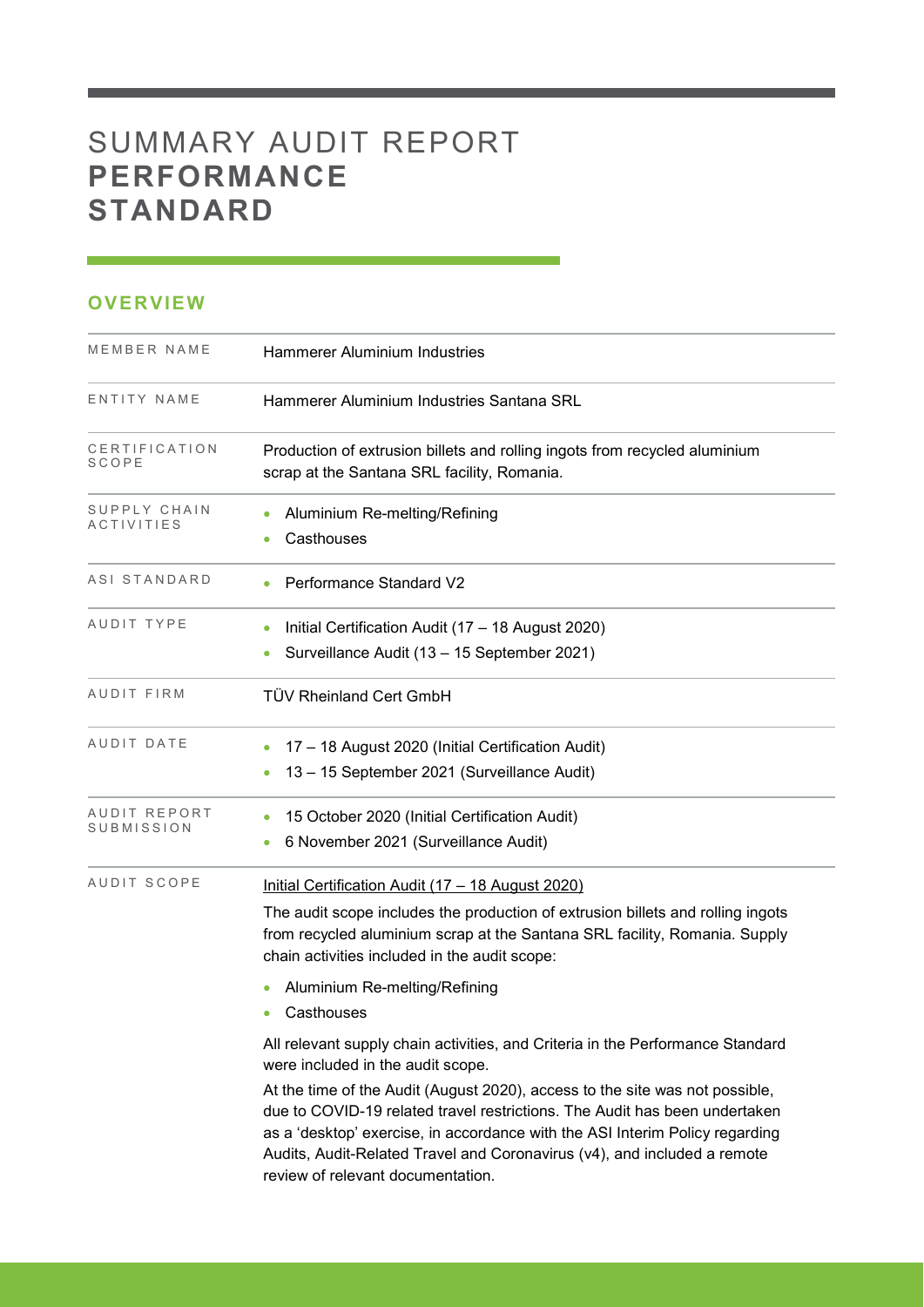|                         | Surveillance Audit (13 - 15 September 2021)<br>The audit scope includes the production of extrusion billets and rolling ingots<br>from recycled aluminium scrap at the Santana SRL facility, Romania. Supply<br>chain activities included in the audit scope: |
|-------------------------|---------------------------------------------------------------------------------------------------------------------------------------------------------------------------------------------------------------------------------------------------------------|
|                         | Aluminium Re-melting/Refining<br>Casthouses                                                                                                                                                                                                                   |
|                         | All relevant supply chain activities, and Criteria in the Performance Standard<br>were included in the audit scope.                                                                                                                                           |
| AUDIT<br>OUTCOME        | Certification                                                                                                                                                                                                                                                 |
| AUDIT<br>METHODOLOGY    | The Auditors confirm that:                                                                                                                                                                                                                                    |
| DECLARATION             | The information provided by the Entity is true and accurate to the best<br>M<br>knowledge of the Auditor(s) preparing this Report.                                                                                                                            |
|                         | ▶ The findings are based on verified Objective Evidence relevant to the<br>time period for the Audit, traceable and unambiguous.                                                                                                                              |
|                         | The Audit Scope and Audit methodology are sufficient to establish<br>M<br>confidence that the findings are indicative of the performance of the<br>Entity's defined Certification Scope.                                                                      |
|                         | ■ The Auditor(s) have acted in a manner deemed ethical, truthful, accurate<br>professional, independent and objective.                                                                                                                                        |
| CERTIFICATION<br>PERIOD | 11 November 2021 - 10 November 2024                                                                                                                                                                                                                           |
| NEXT AUDIT<br>TYPE      | Surveillance Audit                                                                                                                                                                                                                                            |
| NEXT AUDIT<br>DATE      | 10 May 2023                                                                                                                                                                                                                                                   |
| CERTIFICATION<br>NUMBER | 101                                                                                                                                                                                                                                                           |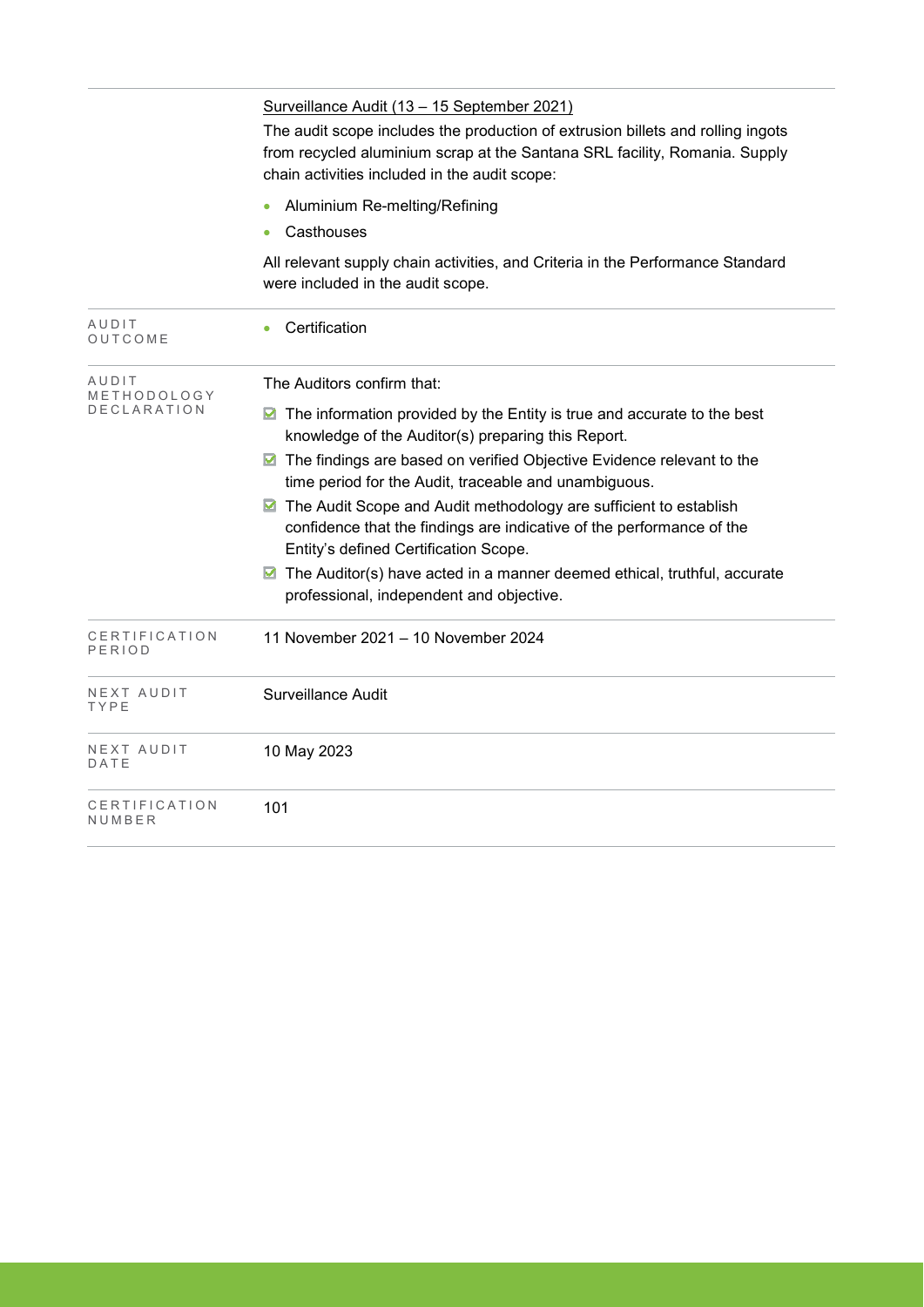## **SUMMARY OF FINDINGS**

| <b>CRITERION</b>                                                                 | RATING      | COMMENT                                                                                                                                                                                                                                                                                                                                                                                                                                                                                                                                                                                                           |
|----------------------------------------------------------------------------------|-------------|-------------------------------------------------------------------------------------------------------------------------------------------------------------------------------------------------------------------------------------------------------------------------------------------------------------------------------------------------------------------------------------------------------------------------------------------------------------------------------------------------------------------------------------------------------------------------------------------------------------------|
| PRINCIPLE 1 BUSINESS INTEGRITY                                                   |             |                                                                                                                                                                                                                                                                                                                                                                                                                                                                                                                                                                                                                   |
| 1.1 Legal Compliance                                                             | Conformance | The Entity has developed and implemented policies,<br>systems, procedures and processes that conform to<br>ASI Performance Standard's legal compliance<br>requirements. There are systems in place (e.g. legal<br>databases) to maintain awareness of and to ensure<br>compliance with applicable law. The Entity holds ISO<br>14001, ISO 45001 and ISO 50001 certifications from<br>an accredited certification body. Copies of the<br>certificates can be found at the Hammerer website:<br>https://www.hai-aluminium.com/downloads<br>HAI Group supports the site with legal counsel.                          |
| 1.2 Anti-Corruption                                                              | Conformance | The Entity works against Corruption in all its forms.<br>Amongst the instruments, there are an anti-corruption<br>policy as well as a code of conduct (link:<br>https://www.hai-aluminium.com/downloads/) issued<br>and communicated internally and externally. Risks of<br>corruption have been assessed. The Entity has<br>provided training to employees with regards to<br>business ethics. HAI Group operates a whistleblowing<br>hotline where potential breaches or suspected<br>corruption can be reported confidentially. The financial<br>system is periodically audited by an external tax<br>auditor. |
| 1.3 Code of Conduct                                                              | Conformance | The Entity has published and communicated a Code of<br>Conduct for their employees both in English and the<br>local language, please see:<br>https://www.hai-aluminium.com/wp-<br>content/uploads/2021/03/infotafel coc v3 a4 en 202<br>10211.pdf<br>There, it is clearly stated, that the Entity in no way<br>tolerates corruption, antitrust violations, bribes, money<br>laundering, unfair advantages, corruption or prohibited<br>agreements.                                                                                                                                                                |
| PRINCIPLE 2 POLICY & MANAGEMENT                                                  |             |                                                                                                                                                                                                                                                                                                                                                                                                                                                                                                                                                                                                                   |
| 2.1a Environmental, Social, and<br>Governance Policy (implement and<br>maintain) | Conformance | The Entity has implemented and maintains Policies<br>consistent with the environmental, social and<br>governance practices included in the ASI Performance<br>Standard. The policies are subject of periodic<br>employee training. The Entity holds certificates<br>according to ISO 14001, ISO 45001 and ISO 50001<br>from an accredited certification body which is current<br>for the Entity's certification scope.                                                                                                                                                                                            |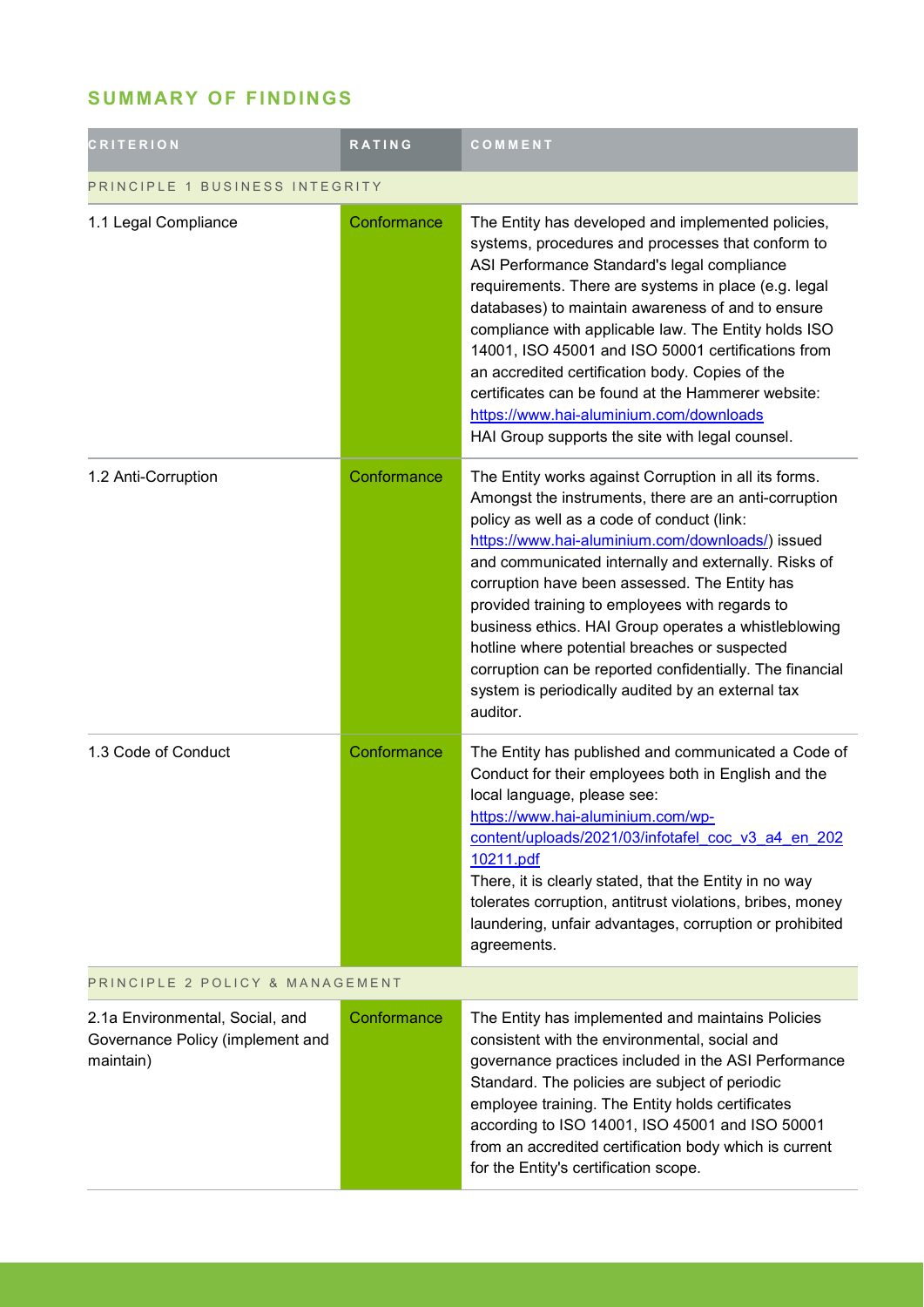| <b>CRITERION</b>                                                              | RATING      | COMMENT                                                                                                                                                                                                                                                                                                                                                                                                                                                                       |
|-------------------------------------------------------------------------------|-------------|-------------------------------------------------------------------------------------------------------------------------------------------------------------------------------------------------------------------------------------------------------------------------------------------------------------------------------------------------------------------------------------------------------------------------------------------------------------------------------|
| 2.1b Environmental, Social, and<br>Governance Policy (senior<br>management)   | Conformance | In accordance with the ASI Performance Standard as<br>well as the Entity's Environmental and Health and<br>Safety Management System, the auditee has senior<br>management endorsement and support through<br>provision of resources and annual review of the<br>policies. The Entity obtained ISO 14001, ISO 45001<br>and ISO 50001 certifications which are consistent with<br>their ASI Performance Standard Certification Scope.                                           |
| 2.1c Environmental, Social, and<br>Governance Policy<br>(communication)       | Conformance | The HAI Group has communicated the policies<br>internally and externally as appropriate (company<br>website, intranet). Their supplier code of conduct is<br>actively communicated to their relevant suppliers.<br>Workers received training regarding environmental,<br>social, and governance policies.                                                                                                                                                                     |
| 2.2 Leadership                                                                | Conformance | The Entity's Chief Operating Officer (Technical<br>Managing Director) has the overall responsibility and<br>authority for ensuring conformance with the ASI<br>Performance Standard and to ensure sufficient<br>resources to support implementation. The role is<br>supported by the local team as well as by the staff<br>from HAI Group. Responsibilities are reflected in the<br>organization charts and job descriptions.                                                 |
| 2.3a Environmental and Social<br><b>Management Systems</b><br>(environmental) | Conformance | The Entity has documented and implemented an<br>Environmental Management System according to ISO<br>14001 and an Energy Management System according<br>to ISO 50001.<br>These systems are certified by an accredited<br>certification body, refer to the following link:<br>https://www.hai-aluminium.com/downloads<br>During the recent external audit of these management<br>system, full compliance with said standards was<br>confirmed and no non-conformity was raised. |
| 2.3b Environmental and Social<br>Management Systems (social)                  | Conformance | The Entity has documented and implemented an<br>accredited OH&S Management System (ISO 45001).<br>There are no non-conformities open from latest audit.<br>The facets Human and Labour Rights are also<br>managed, but no accredited certification available.<br>Although the elements are present, the Social<br>Management System is still not yet fully formalized.                                                                                                        |
| 2.4 Responsible Sourcing                                                      | Conformance | The Entity has issued its sourcing policy called the<br>'Code of Conduct for Suppliers', see link below:<br>https://www.hai-aluminium.com/wp-<br>content/uploads/2021/03/infotafel_coc-<br>suppliers v3 a4 en 20210211-1.pdf<br>The Entity's sourcing process is documented and it is<br>in accordance with the requirements of the ASI                                                                                                                                       |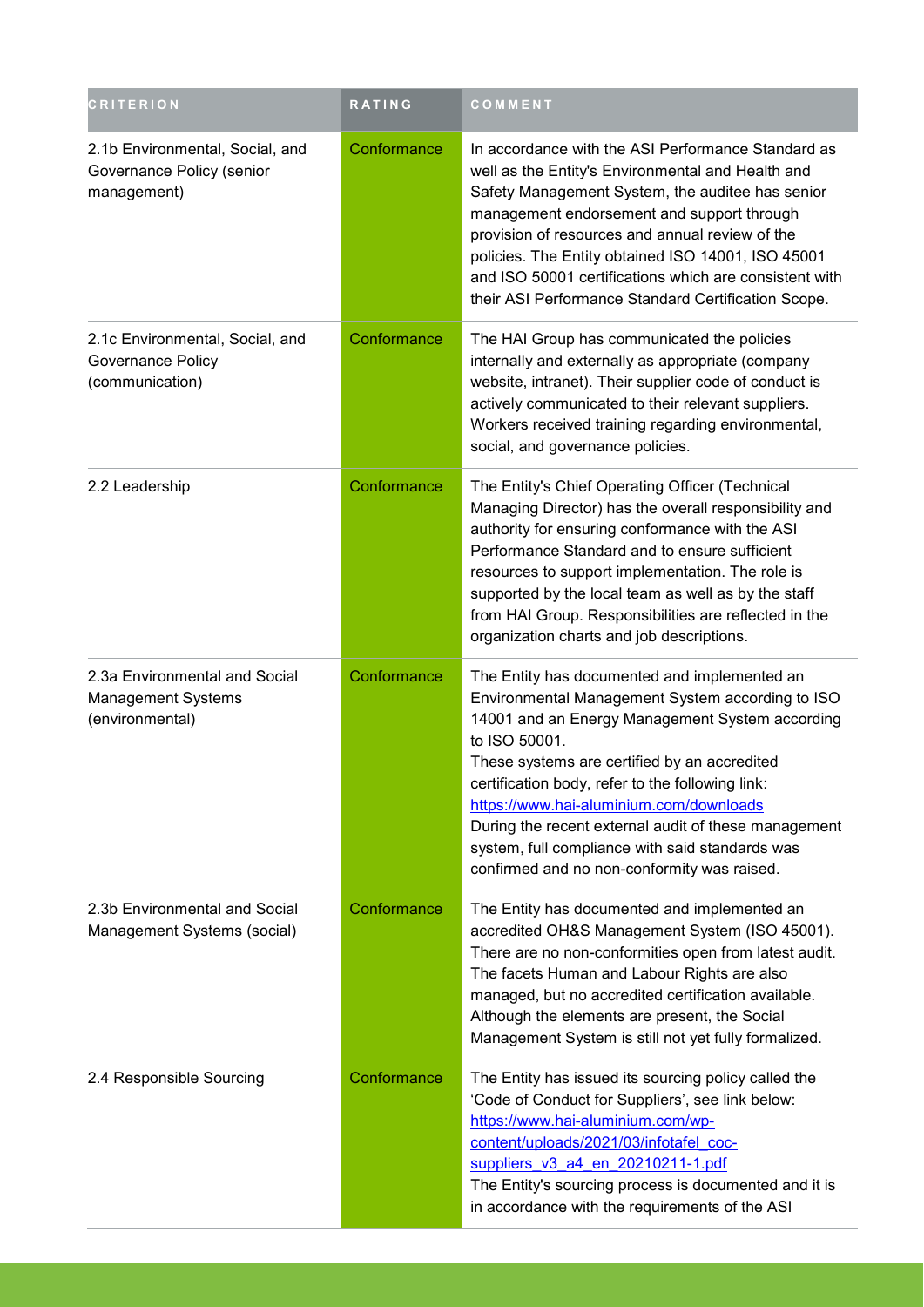| <b>CRITERION</b>                                      | RATING      | COMMENT                                                                                                                                                                                                                                                                                                                                                                                                                                     |  |
|-------------------------------------------------------|-------------|---------------------------------------------------------------------------------------------------------------------------------------------------------------------------------------------------------------------------------------------------------------------------------------------------------------------------------------------------------------------------------------------------------------------------------------------|--|
|                                                       |             | Performance Standard. Regular due diligence and<br>supplier evaluation takes place, which is done by the<br>Central Metal Management Department in Ranshofen,<br>Austria, which conduct all metal purchases for the<br>Entity.                                                                                                                                                                                                              |  |
| 2.5 Impact Assessments                                | Conformance | Larger projects or major changes to existing facilities<br>did not take place since the Entity joined ASI. For the<br>time being, no major changes/projects are foreseen.<br>A procedure to ensure that social, cultural and Human<br>Rights Impact Assessments, including a gender<br>analysis, will be conducted for new projects or major<br>changes to existing facilities (same as HAI Ranshofen)<br>is present in Romanian language). |  |
| 2.6 Emergency Response Plan                           | Conformance | The Entity has site specific Emergency Response<br>Plans developed, in collaboration with relevant<br>stakeholders such as the relevant authority an<br>industrial neighbours. The Entity also holds ISO 14001<br>and ISO 45001 certifications which are current to the<br>Entity's Certification Scope under the ASI Performance<br>Standard.                                                                                              |  |
| 2.7 Mergers and Acquisitions                          | Conformance | The Entity did not undergo or plan a merger or<br>acquisition (M&A) since becoming an ASI member.<br>However, a process has been defined to manage<br>M&As, should it become relevant.                                                                                                                                                                                                                                                      |  |
| 2.8 Closure, Decommissioning and<br><b>Divestment</b> | Conformance | The Entity did not undergo or plan a closure,<br>decommissioning or divestment since becoming an<br>ASI member. However, a process has been defined to<br>manage closure, decommissioning or divestment,<br>should it become relevant. It is defined that<br>environmental, social and governance issues shall be<br>reviewed in such a case.                                                                                               |  |
| PRINCIPLE 3 TRANSPARENCY                              |             |                                                                                                                                                                                                                                                                                                                                                                                                                                             |  |
| 3.1 Sustainability Reporting                          | Conformance | The Entity has disclosed its governance approach and<br>its material environmental, social and economic<br>impacts by issuing its Sustainability Report 2020,<br>based on GRI G4 Guidelines. This Report is issued for<br>the HAI Group. It is available via the following link:<br>https://www.hai-aluminium.com/wp-<br>content/uploads/2021/03/FINAL-EN-Sustainability-<br>report-2019-1.pdf                                              |  |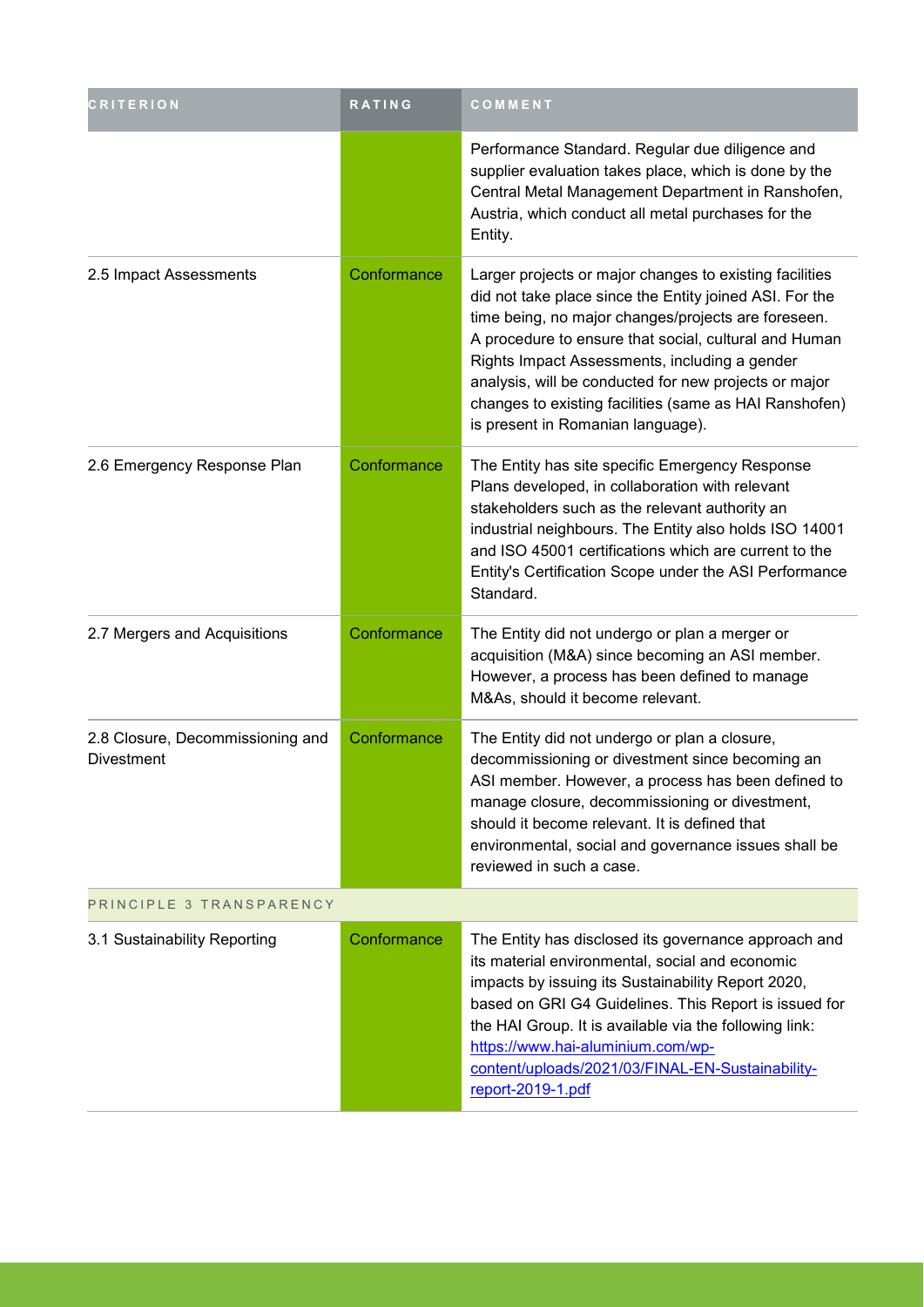| <b>CRITERION</b>                                                          | <b>RATING</b>  | COMMENT                                                                                                                                                                                                                                                                                                                                                                                                                                                                                                                                                                                                                                                                                                                                                                                                    |
|---------------------------------------------------------------------------|----------------|------------------------------------------------------------------------------------------------------------------------------------------------------------------------------------------------------------------------------------------------------------------------------------------------------------------------------------------------------------------------------------------------------------------------------------------------------------------------------------------------------------------------------------------------------------------------------------------------------------------------------------------------------------------------------------------------------------------------------------------------------------------------------------------------------------|
| 3.2 Non-Compliance and liabilities                                        | Conformance    | Information about significant fines, judgments,<br>penalties and non-monetary sanctions is included in<br>the Sustainability Report 2019 on page 34, see<br>https://www.hai-aluminium.com/wp-<br>content/uploads/2021/03/FINAL-EN-Sustainability-<br>report-2019-1.pdf<br>As witnessed by the Entity's management, there were<br>no significant fines, judgments, penalties and non-<br>monetary sanctions enforced in 2018 and 2019 YTD.<br>In the Sustainability Report 2020 on page 25, it is<br>confirmed that "In the 2020 reporting year, neither<br>fines nor non-monetary sanctions were imposed to due<br>to non-compliance with environmental laws or<br>regulations." Please refer:<br>https://www.hai-aluminium.com/wp-<br>content/uploads/2021/06/Sustainability-report-<br>2020 Englisch.pdf |
| 3.3a Payments to governments<br>(legal and contractual)                   | Conformance    | The Entity has developed and implemented policies,<br>systems, procedures and processes that conform to<br>anti-corruption requirements related to payments to<br>governments and facilitation of payments. The Codes<br>of Conduct for employees and for suppliers can be<br>accessed at:<br>https://www.hai-aluminium.com/downloads<br>As witnessed by the Entity's management and<br>confirmed by the report of the financial audits 2019<br>and 2020, the Entity did not make government<br>payments other than taxes, fees and social insurance.<br>All payments are subject to annual external financial<br>audit.                                                                                                                                                                                   |
| 3.3b Payments to governments<br>(disclosure - Bauxite Mining)             | Not Applicable | This Criterion is not applicable to the Entity's<br>Certification Scope.                                                                                                                                                                                                                                                                                                                                                                                                                                                                                                                                                                                                                                                                                                                                   |
| 3.4 Stakeholder complaints,<br>grievances and requests for<br>information | Conformance    | In the code of conduct, stakeholders are made aware<br>of the contact details of the legal counsel. Also, in the<br>Sustainability Report 2019, stakeholders are<br>encouraged to raise their concern and a dedicated<br>email address has been set-up:<br>sustainability@hai-aluminium.com<br>A Complaints Resolution Mechanism has been<br>established, as well as a register of<br>complaints/grievances (Email and anonymous "Letter<br>box"). No cases have been recorded so far.                                                                                                                                                                                                                                                                                                                     |
| PRINCIPLE 4 MATERIAL STEWARDSHIP                                          |                |                                                                                                                                                                                                                                                                                                                                                                                                                                                                                                                                                                                                                                                                                                                                                                                                            |
| 4.1a Environmental Life Cycle<br>Assessment (life cycle impacts)          | Conformance    | The Entity has evaluated its life cycle impacts of its<br>products with assistance from "Denkstatt", an                                                                                                                                                                                                                                                                                                                                                                                                                                                                                                                                                                                                                                                                                                    |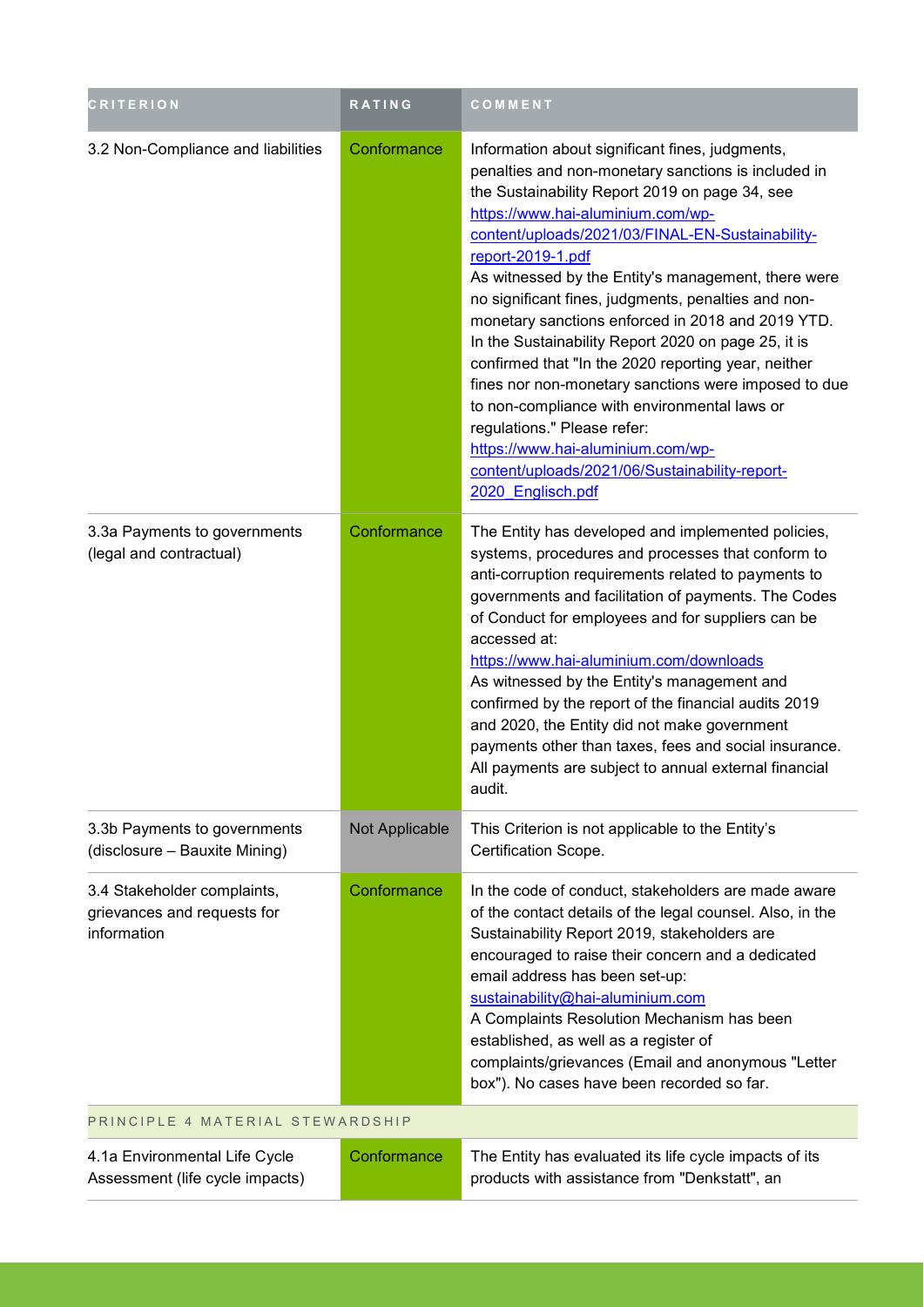| <b>CRITERION</b>                                                            | <b>RATING</b>                        | COMMENT                                                                                                                                                                                                                                                                                                                                                                                                                                        |  |
|-----------------------------------------------------------------------------|--------------------------------------|------------------------------------------------------------------------------------------------------------------------------------------------------------------------------------------------------------------------------------------------------------------------------------------------------------------------------------------------------------------------------------------------------------------------------------------------|--|
|                                                                             |                                      | organisation that specialises in these type of<br>assessments.                                                                                                                                                                                                                                                                                                                                                                                 |  |
| 4.1b Environmental Life Cycle<br>Assessment (cradle to gate)                | Conformance                          | The Entity has a Life Cycle Assessment in place<br>(prepared by a specialised external service provider).<br>Until the time of the audit, there were no customer<br>requests yet for a cradle-to-gate life cycle assessment<br>on its products.                                                                                                                                                                                                |  |
| 4.1c Environmental Life Cycle<br>Assessment (public<br>communication)       | Not Applicable                       | The Entity did not publicly communicate about Life<br>Cycle Assessment (LCA), as this assessment was<br>finalized after the issue of the latest sustainability<br>report. It is planned to communicate about the LCA is<br>the next version of the Sustainability Report.                                                                                                                                                                      |  |
| 4.2 Product design                                                          | Not Applicable                       | This Criterion is not applicable to the Entity's<br>Certification Scope.                                                                                                                                                                                                                                                                                                                                                                       |  |
| 4.3a Aluminium Process Scrap<br>(targets)                                   | Conformance                          | The Entity has systems and a robust program in place<br>to recycle 100% of its aluminium process scrap onsite.<br>The minimization of internally generated scrap is a<br>management priority and it is monitored on monthly<br>basis.<br>The Entity's waste balance is reported in their<br>Sustainability Report 2020 on page 23:https://www.hai-<br>aluminium.com/wp-<br>content/uploads/2021/06/Sustainability-report-<br>2020 Englisch.pdf |  |
| 4.3b Aluminium Process Scrap<br>(alloy separation)                          | Conformance                          | The Entity has developed and implemented processes<br>that allow for the separation of different grades of<br>aluminium. Due to quality reasons, it is in the best<br>interest of the Entity, to separate the various alloys and<br>grades.                                                                                                                                                                                                    |  |
| 4.4a Collection and recycling of<br>Products at end-of-life (strategy)      | Conformance                          | As a recycler of aluminium, the Entity has a clearly<br>defined strategy to maximise the use of scrap.<br>Management is monitoring the status of<br>implementation of the strategy on a monthly basis. The<br>HAI Group works with national and international scrap<br>dealers.                                                                                                                                                                |  |
| 4.4b Collection and recycling of<br>Products at end-of-life<br>(engagement) | Conformance                          | The Entity closely co-operates with collection and<br>recycling systems to support accurate measurement<br>and efforts to increase recycling rates for their<br>products.                                                                                                                                                                                                                                                                      |  |
|                                                                             | PRINCIPLE 5 GREENHOUSE GAS EMISSIONS |                                                                                                                                                                                                                                                                                                                                                                                                                                                |  |
| 5.1 Disclosure of GHG emissions<br>and energy use                           | Conformance                          | The Entity has disclosed its material greenhouse gas<br>emissions and energy use by source in its                                                                                                                                                                                                                                                                                                                                              |  |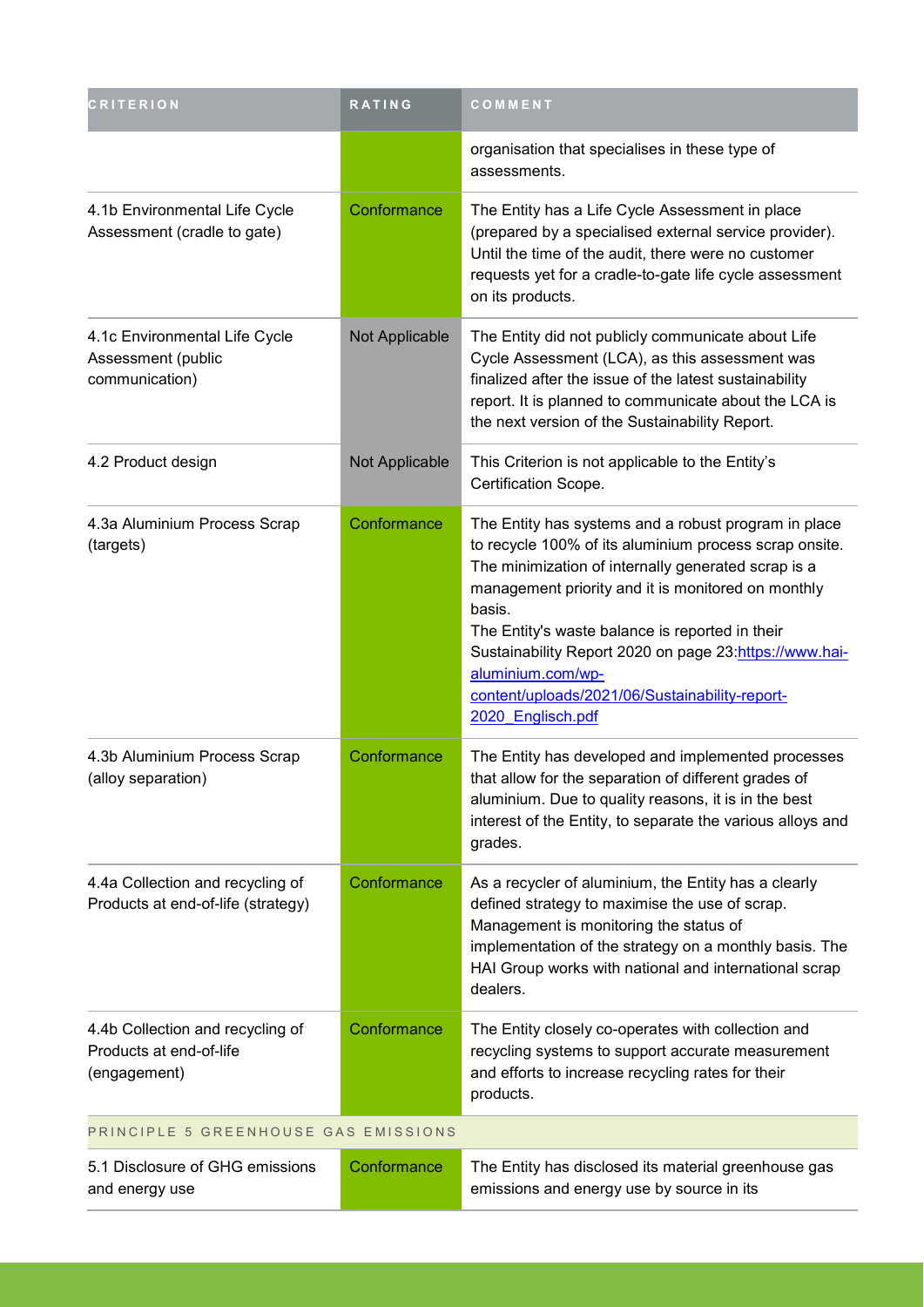| <b>CRITERION</b>                                                        | RATING         | COMMENT                                                                                                                                                                                                                                                                                                                                                                                                                                                                                          |
|-------------------------------------------------------------------------|----------------|--------------------------------------------------------------------------------------------------------------------------------------------------------------------------------------------------------------------------------------------------------------------------------------------------------------------------------------------------------------------------------------------------------------------------------------------------------------------------------------------------|
|                                                                         |                | Sustainability Report 2019 on page 32, which can be<br>accessed via the following link:<br>https://www.hai-aluminium.com/wp-<br>content/uploads/2021/03/FINAL-EN-Sustainability-<br>report-2019-1.pdf<br>The latest information is available in the Sustainability<br>Report 2020 on page 25:<br>https://www.hai-aluminium.com/wp-<br>content/uploads/2021/06/Sustainability-report-<br>2020 Englisch.pdf                                                                                        |
| 5.2 GHG emissions reductions                                            | Conformance    | In line with its certified Energy Management System<br>according to ISO 50001, the Entity has published GHG<br>emissions reduction targets of the HAI Group and<br>implemented a plan to achieve these targets in the<br>Sustainability Report 2019 on page 21:<br>https://www.hai-aluminium.com/wp-<br>content/uploads/2021/03/FINAL-EN-Sustainability-<br>report-2019-1.pdf).<br>The targets address direct GHG emissions but not yet<br>the indirect ones, due to the nature of the business. |
| 5.3a Aluminium Smelting<br>(Management System)                          | Not Applicable | This Criterion is not applicable to the Entity's<br>Certification Scope.                                                                                                                                                                                                                                                                                                                                                                                                                         |
| 5.3b Aluminium Smelting (up to<br>and including 2020)                   | Not Applicable | This Criterion is not applicable to the Entity's<br>Certification Scope.                                                                                                                                                                                                                                                                                                                                                                                                                         |
| 5.3c Aluminium Smelting (after<br>2020)                                 | Not Applicable | This Criterion is not applicable to the Entity's<br>Certification Scope.                                                                                                                                                                                                                                                                                                                                                                                                                         |
| PRINCIPLE 6 EMISSIONS, EFFLUENTS AND WASTE                              |                |                                                                                                                                                                                                                                                                                                                                                                                                                                                                                                  |
| 6.1 Emissions to Air                                                    | Conformance    | Emissions data is published in the Sustainability<br>Report 2019, page 32:<br>https://www.hai-aluminium.com/wp-<br>content/uploads/2021/03/FINAL-EN-Sustainability-<br>report-2019-1.pdf                                                                                                                                                                                                                                                                                                         |
| 6.2 Discharges to Water                                                 | Conformance    | The Entity reports quantitative data on its discharges<br>to water in its Sustainability Report 2019, page 26:<br>https://www.hai-aluminium.com/wp-<br>content/uploads/2021/03/FINAL-EN-Sustainability-<br>report-2019-1.pdf<br>Wastewater from production and sanitary is treated on<br>site. Following treatment, the water is discharged to a<br>local natural canal (as well is storm water, which is<br>going through an oil separator first).                                              |
| 6.3a Assessment and Management<br>of Spills and Leakage<br>(assessment) | Conformance    | Within the scope of its certified Environmental<br>Management System according to ISO 14001, the<br>Entity periodically assesses the major risks areas                                                                                                                                                                                                                                                                                                                                           |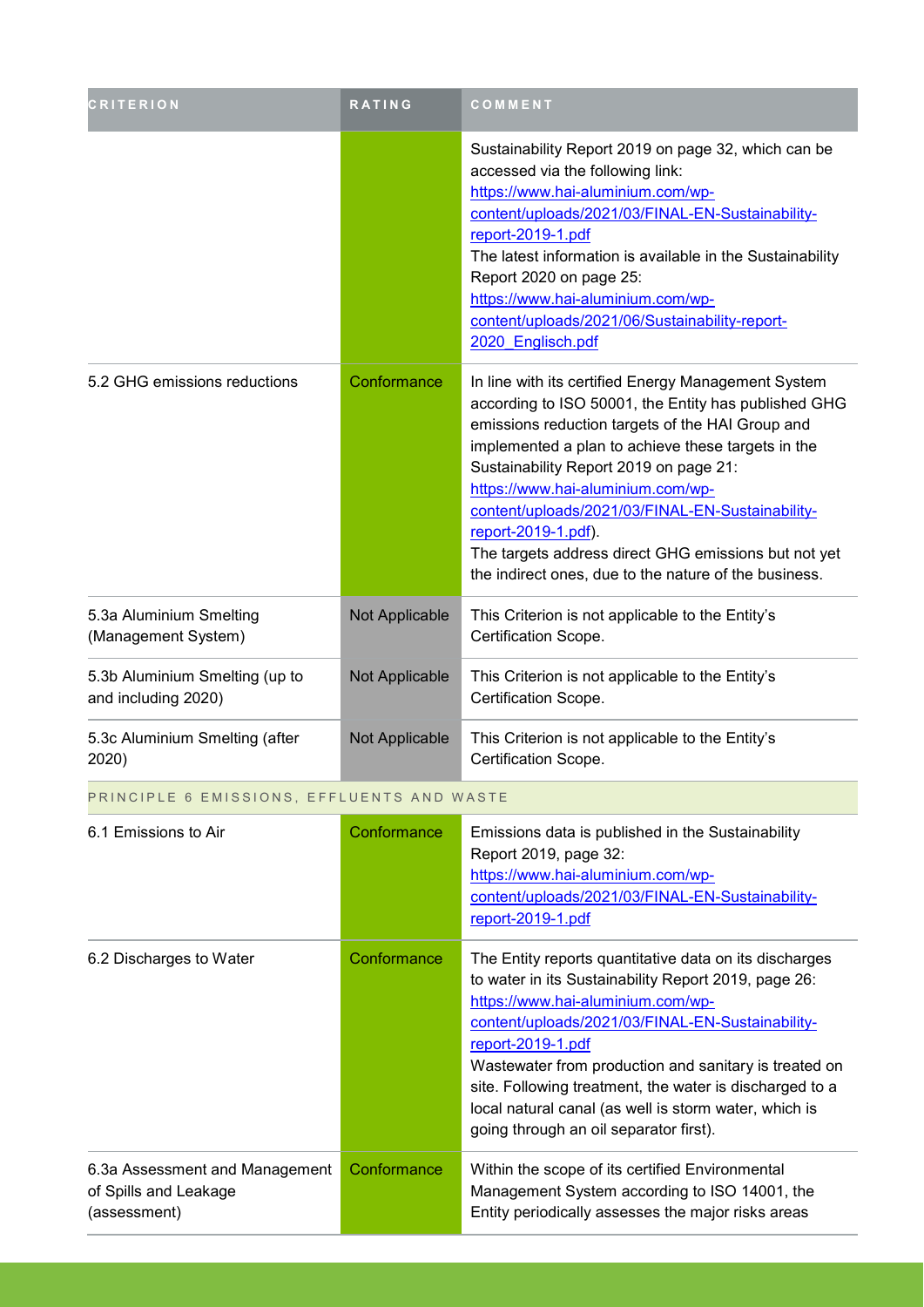| <b>CRITERION</b>                                                        | RATING         | COMMENT                                                                                                                                                                                                                                                                                                                                                                                                                    |
|-------------------------------------------------------------------------|----------------|----------------------------------------------------------------------------------------------------------------------------------------------------------------------------------------------------------------------------------------------------------------------------------------------------------------------------------------------------------------------------------------------------------------------------|
|                                                                         |                | related to Spills and Leakages.<br>The ISO 14001 certificate can be accessed via the<br>following link:<br>https://www.hai-aluminium.com/wp-<br>content/uploads/2017/09/ISO 14001 HAI Santana G<br>mbH EN.pdf                                                                                                                                                                                                              |
| 6.3b Assessment and Management<br>of Spills and Leakage<br>(management) | Conformance    | The Entity has implemented an Environmental<br>Management System, including emergency,<br>monitoring and communication procedures, to deal<br>with the major risks of Spills and Leakage.                                                                                                                                                                                                                                  |
| 6.4a Reporting of Spills (immediate<br>disclosure)                      | Conformance    | The requirement to disclose to affected parties the<br>volume, type and (potential) impact of significant Spills<br>is already covered by ISO 14001 certification.<br>Information to the public is made via the annual<br>Sustainability Report 2019, page 34:<br>https://www.hai-aluminium.com/wp-<br>content/uploads/2021/03/FINAL-EN-Sustainability-<br>report-2019-1.pdf<br>No major spills have been reported so far. |
| 6.4b Reporting of Spills (regular<br>reporting)                         | Conformance    | As reported in the Sustainability Report 2019, page 36,<br>there was no significant release of substances in the<br>2019 reporting year:<br>https://www.hai-aluminium.com/wp-<br>content/uploads/2021/03/FINAL-EN-Sustainability-<br>report-2019-1.pdf                                                                                                                                                                     |
| 6.5a Waste management and<br>reporting (strategy)                       | Conformance    | In line with its certified Environmental Management<br>System according to ISO 14001, the Entity<br>implemented a waste management strategy according<br>to the Waste Mitigation Hierarchy. This has been<br>confirmed by interviews and review of the Entity's<br>Annual Environmental Report 2019.                                                                                                                       |
| 6.5b Waste management and<br>reporting (disclosure)                     | Conformance    | The Entity has publicly disclosed the quantity of their<br>generated waste in the Sustainability Report 2019,<br>page 33:<br>https://www.hai-aluminium.com/wp-<br>content/uploads/2021/03/FINAL-EN-Sustainability-<br>report-2019-1.pdf                                                                                                                                                                                    |
| 6.6a Bauxite Residue (storage<br>construction)                          | Not Applicable | This Criterion is not applicable to the Entity's<br>Certification Scope.                                                                                                                                                                                                                                                                                                                                                   |
| 6.6b Bauxite Residue (integrity<br>checks and controls)                 | Not Applicable | This Criterion is not applicable to the Entity's<br>Certification Scope.                                                                                                                                                                                                                                                                                                                                                   |
| 6.6c Bauxite Residue (water<br>discharge)                               | Not Applicable | This Criterion is not applicable to the Entity's<br>Certification Scope.                                                                                                                                                                                                                                                                                                                                                   |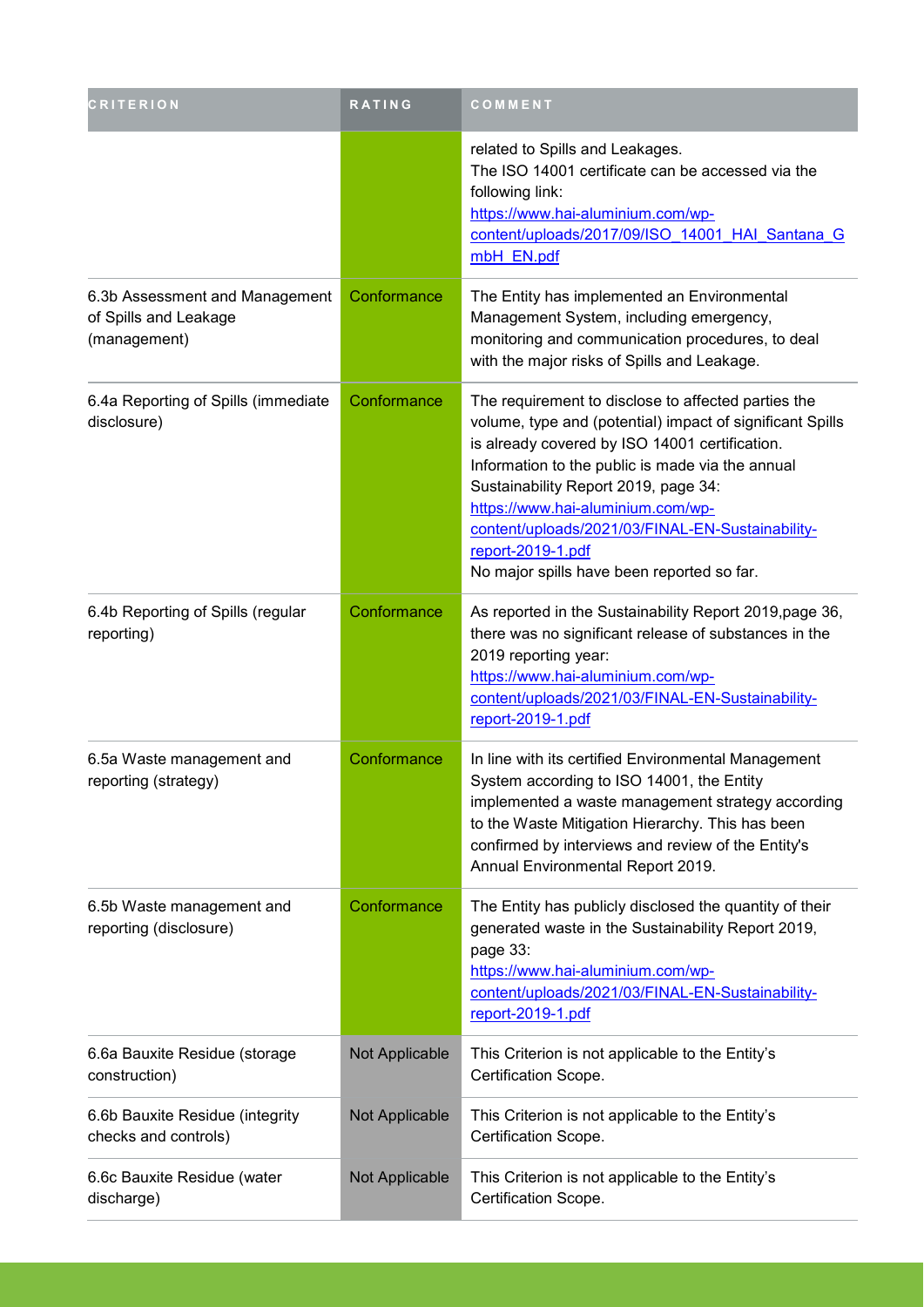| <b>CRITERION</b>                                                 | RATING         | COMMENT                                                                                                                                                                                                                                                                                              |
|------------------------------------------------------------------|----------------|------------------------------------------------------------------------------------------------------------------------------------------------------------------------------------------------------------------------------------------------------------------------------------------------------|
| 6.6d Bauxite Residue (marine and<br>aquatic environments)        | Not Applicable | This Criterion is not applicable to the Entity's<br>Certification Scope.                                                                                                                                                                                                                             |
| 6.6e Bauxite Residue (start of the<br>art technologies)          | Not Applicable | This Criterion is not applicable to the Entity's<br>Certification Scope.                                                                                                                                                                                                                             |
| 6.6f Bauxite Residue (remediation)                               | Not Applicable | This Criterion is not applicable to the Entity's<br>Certification Scope.                                                                                                                                                                                                                             |
| 6.7a Spent Pot Lining (SPL)<br>(storage and management)          | Not Applicable | This Criterion is not applicable to the Entity's<br>Certification Scope.                                                                                                                                                                                                                             |
| 6.7b Spent Pot Lining (SPL)<br>(recovery and recycling)          | Not Applicable | This Criterion is not applicable to the Entity's<br>Certification Scope.                                                                                                                                                                                                                             |
| 6.7c Spent Pot Lining (SPL)<br>(Untreated SPL)                   | Not Applicable | This Criterion is not applicable to the Entity's<br>Certification Scope.                                                                                                                                                                                                                             |
| 6.7d Spent Pot Lining (SPL)<br>(review of alternatives)          | Not Applicable | This Criterion is not applicable to the Entity's<br>Certification Scope.                                                                                                                                                                                                                             |
| 6.7e Spent Pot Lining (SPL)<br>(marine and aquatic environments) | Not Applicable | This Criterion is not applicable to the Entity's<br>Certification Scope.                                                                                                                                                                                                                             |
| 6.8a Dross (recovery)                                            | Conformance    | 100% of the gathered Dross is recycled on-site. No<br>Dross is landfilled. The Entity works continuously to<br>maximise the recovery of aluminium by treatment of<br>dross and dross residues. Key factors are trained<br>workers, technical parameters of the furnace and the<br>remelting process. |
| 6.8b Dross (recycling)                                           | Conformance    | 100% of the gathered Dross is recycled internally. No<br>Dross is landfilled. All Dross residues (salt slag) is sent<br>for recycling (to either domestic or international<br>treatment plants).                                                                                                     |
| 6.8c Dross (review of alternatives)                              | Conformance    | 100% of the gathered Dross is recycled internally. The<br>Entity does not dispose Dross residues in landfill.<br>Dross residues are recycled by specialized recycling<br>companies.                                                                                                                  |
| PRINCIPLE 7 WATER STEWARDSHIP                                    |                |                                                                                                                                                                                                                                                                                                      |
| 7.1a Water assessment (mapping)                                  | Conformance    | The Entity has identified and mapped its water<br>withdrawal and use by source and type. The<br>documented water mapping identifies the source, use<br>and destination of the water streams and quantifies<br>them.                                                                                  |
| 7.1b Water assessment (risk<br>assessment)                       | Conformance    | The Entity has assessed water-related risks in<br>watersheds in their Area of Influence. As confirmed by                                                                                                                                                                                             |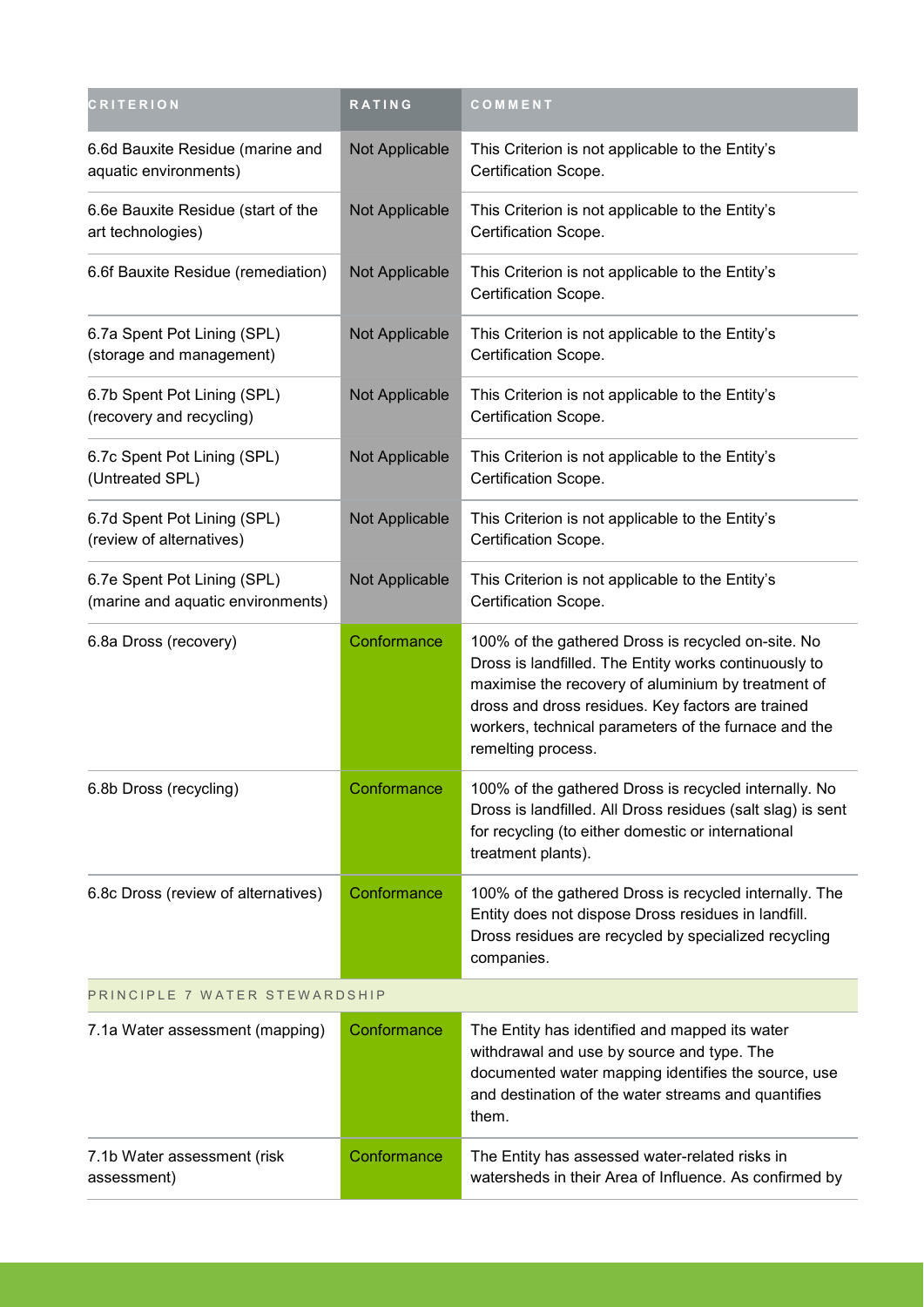| <b>CRITERION</b>                                                           | <b>RATING</b>             | COMMENT                                                                                                                                                                                                                                                                                                                                                                                      |
|----------------------------------------------------------------------------|---------------------------|----------------------------------------------------------------------------------------------------------------------------------------------------------------------------------------------------------------------------------------------------------------------------------------------------------------------------------------------------------------------------------------------|
|                                                                            |                           | the local authority, the Entity's activities do not create<br>stress to the watershed.                                                                                                                                                                                                                                                                                                       |
| 7.2a Water management<br>(management plans)                                | Not Applicable            | This Criterion of the ASI Performance Standard is not<br>applicable, as the water assessment did not identify<br>material risks related to water withdrawal.<br>A written statement from the local authority has<br>confirmed the Entity's evaluation.                                                                                                                                       |
| 7.2b Water management<br>(monitoring)                                      | Not Applicable            | This Criterion of the ASI Performance Standard is not<br>applicable, as the water assessment did not identify<br>material risks related to water withdrawal.<br>A written statement from the local authority has<br>confirmed the Entity's evaluation.                                                                                                                                       |
| 7.3 Disclosure of water usage and<br>risks                                 | Conformance               | The Entity has disclosed its water withdrawal and use<br>in the Sustainability Report 2019, page 28:<br>https://www.hai-aluminium.com/wp-<br>content/uploads/2021/03/FINAL-EN-Sustainability-<br>report-2019-1.pdf<br>The site did not identify water-related risks as material,<br>therefore there is no according statement in the<br>Sustainability Report.                               |
| PRINCIPLE 8 BIODIVERSITY                                                   |                           |                                                                                                                                                                                                                                                                                                                                                                                              |
| 8.1 Biodiversity assessment                                                | Conformance               | Based on the biodiversity assessment (conducted by a<br>specialized consultant), the Entity has implemented a<br>biodiversity action plan. Its implementation is<br>monitored periodically.                                                                                                                                                                                                  |
| 8.2a Biodiversity management<br>(Biodiversity Action Plans)                | Conformance               | As confirmed by document review, the Entity has<br>established and now implements a biodiversity action<br>plan, which is endorsed by the site management team<br>and contains time-bound goals.                                                                                                                                                                                             |
| 8.2b Biodiversity management<br>(Consultation and mitigation<br>hierarchy) | Conformance               | The Entity's biodiversity action plan reflects the<br>biodiversity mitigation hierarchy. Consultation with<br>relevant stakeholders has been started, but without<br>much interest from the stakeholders to date.                                                                                                                                                                            |
| 8.2c Biodiversity management<br>(reporting)                                | Minor Non-<br>Conformance | Since the Entity has established its biodiversity action<br>plan only recently, a reporting mechanism is not yet in<br>place.                                                                                                                                                                                                                                                                |
| 8.3 Alien Species                                                          | Conformance               | The Entity's assessment of the legal requirements<br>regarding wooden packaging material as well as the<br>biodiversity assessment, which included the aspect of<br>Alien Species, did not identify any need for action.<br>During the Entity's thermal processing of the<br>aluminium scrap, all species, which might be brought<br>to the site and are hiding in the scrap, are destroyed. |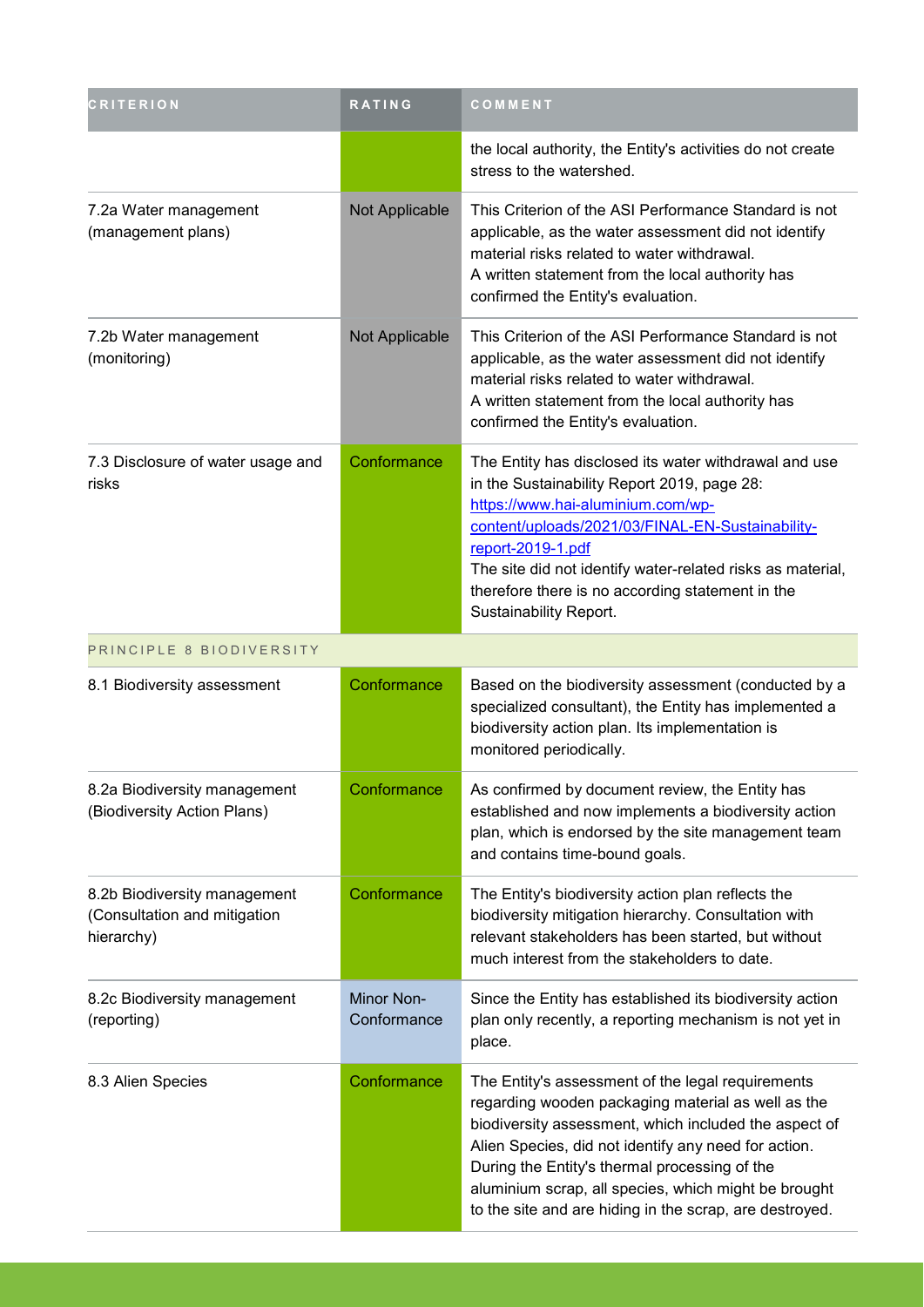| <b>CRITERION</b>                                                                          | <b>RATING</b>  | COMMENT                                                                                                                                                                                                                                                                                                                                                                                                                                                                                                               |
|-------------------------------------------------------------------------------------------|----------------|-----------------------------------------------------------------------------------------------------------------------------------------------------------------------------------------------------------------------------------------------------------------------------------------------------------------------------------------------------------------------------------------------------------------------------------------------------------------------------------------------------------------------|
| 8.4a Commitment to "No Go" in<br>World Heritage properties<br>(exploration and new mines) | Not Applicable | This Criterion is not applicable to the Entity's<br>Certification Scope.                                                                                                                                                                                                                                                                                                                                                                                                                                              |
| 8.4b Commitment to "No Go" in<br>World Heritage properties (existing<br>operations)       | Not Applicable | This Criterion is not applicable to the Entity's<br>Certification Scope.                                                                                                                                                                                                                                                                                                                                                                                                                                              |
| 8.5a Mine Rehabilitation (best<br>available techniques)                                   | Not Applicable | This Criterion is not applicable to the Entity's<br>Certification Scope.                                                                                                                                                                                                                                                                                                                                                                                                                                              |
| 8.5b Mine Rehabilitation (financial<br>provisions)                                        | Not Applicable | This Criterion is not applicable to the Entity's<br>Certification Scope.                                                                                                                                                                                                                                                                                                                                                                                                                                              |
| PRINCIPLE 9 HUMAN RIGHTS                                                                  |                |                                                                                                                                                                                                                                                                                                                                                                                                                                                                                                                       |
| 9.1a Human Rights Due Diligence<br>(Policy)                                               | Conformance    | The Entity has issued its Codes of Conduct for<br>employees and suppliers, expressing a commitment to<br>respect Human Rights.<br>These documents have been communicated to<br>employees (notice boards, training, intranet etc.) and<br>other stakeholders (letters, internet etc.).<br>The codes can be accessed via the following link:<br>https://www.hai-aluminium.com/en/downloads                                                                                                                              |
| 9.1b Human Rights Due Diligence<br>(Process)                                              | Conformance    | The Entity has conducted a documented Human<br>Rights Due Diligence assessment but consultation of<br>external stakeholders was not systematic.<br>According to the assessment, there are no salient<br>human rights issues identified, related to the Entity.<br>Nevertheless, it is suggested that the situation of<br>women and the situation of national minorities are<br>considered more specifically in the next assessment,<br>as these topics could be relevant for the Entity's<br>activities.              |
| 9.1c Human Rights Due Diligence<br>(remediation)                                          | Conformance    | The Entity's Human Rights assessment has confirmed<br>that there are no salient adverse human rights impacts<br>present at the audited site. Indigenous Peoples are not<br>present in the region or in the area of influence of the<br>Entity.                                                                                                                                                                                                                                                                        |
| 9.2 Women's Rights                                                                        | Conformance    | The Entity has developed and implemented policies,<br>systems, procedures and processes that conform to<br>the women's rights requirements. During interviews<br>and document review, no indication for deliberate<br>discrimination of women was observed. However, only<br>12 out of 125 employees are female, with the<br>physicality of many roles potentially being a barrier to<br>greater female participation. In accordance with<br>national law, the Entity grants up to two years paid<br>maternity leave. |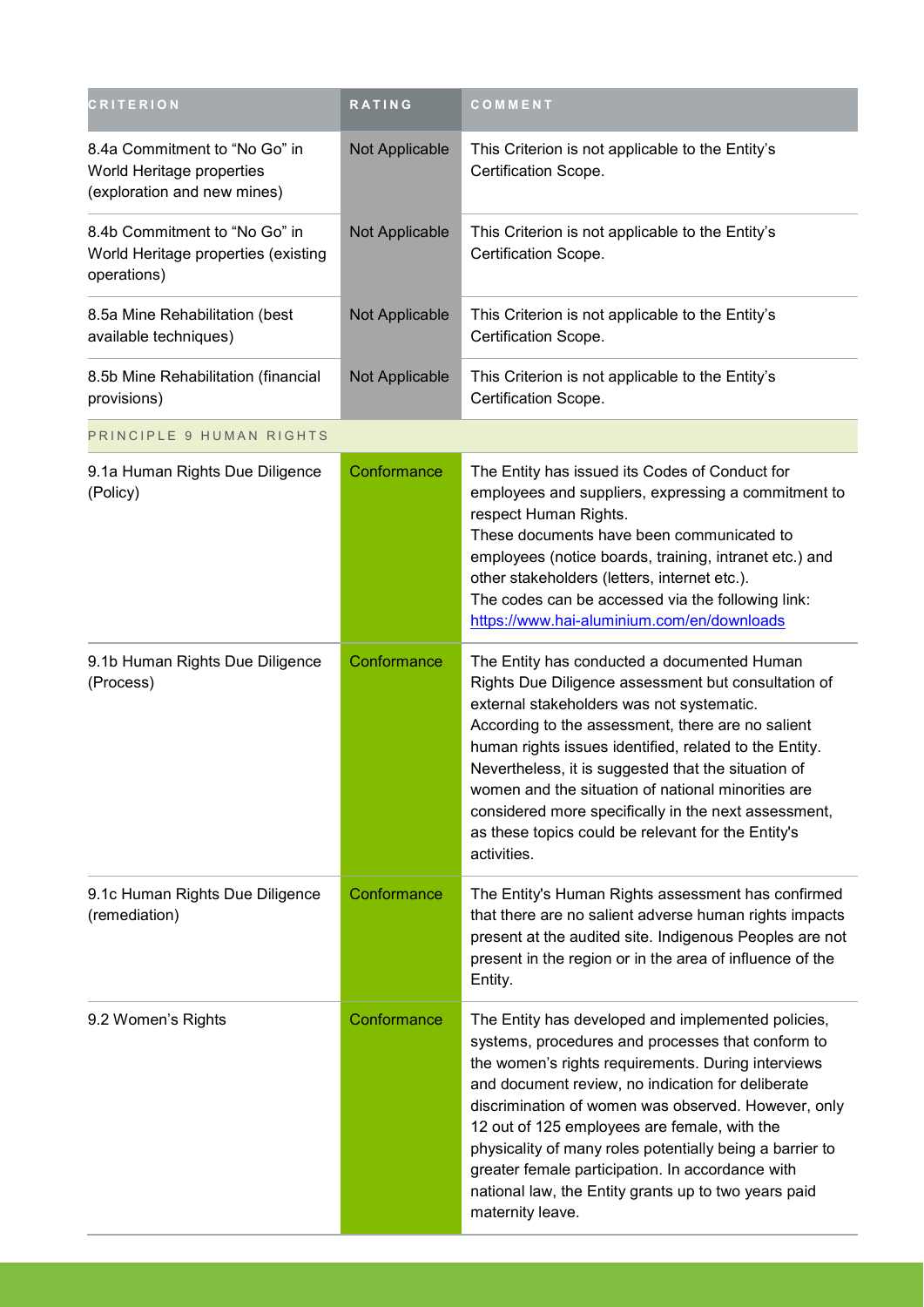| <b>CRITERION</b>                                 | <b>RATING</b>         | COMMENT                                                                                                                                                                                                                                                                                                                  |
|--------------------------------------------------|-----------------------|--------------------------------------------------------------------------------------------------------------------------------------------------------------------------------------------------------------------------------------------------------------------------------------------------------------------------|
| 9.3 Indigenous Peoples                           | Not Applicable        | This Criterion of the ASI Performance Standard does<br>not apply to the Entity (which is located in eastern<br>Europe), as Indigenous Peoples or their lands,<br>territories and resources are not directly affected by<br>the Entity's operations.                                                                      |
| 9.4 Free, Prior, and Informed<br>Consent (FPIC)  | <b>Not Applicable</b> | This Criterion of the ASI Performance Standard does<br>not apply to the Entity (which is located in eastern<br>Europe), as Indigenous Peoples or their lands,<br>territories and resources are not directly affected by<br>the Entity's operations.                                                                      |
| 9.5 Cultural and sacred heritage                 | Not Applicable        | This Criterion of the ASI Performance Standard does<br>not apply to the Entity (which is located in eastern<br>Europe), as Indigenous Peoples or their lands,<br>territories and resources are not directly affected by<br>the Entity's operations.                                                                      |
| 9.6a Resettlements (avoid or<br>minimise)        | Not Applicable        | This Criterion of the ASI Performance Standard does<br>not apply to the Entity, as no Resettlements are being<br>considered or taking place during the period since<br>joining ASI, or expected to occur during the<br>Certification Period. Indigenous Peoples are not<br>directly affected by the Entity's operations. |
| 9.6b Resettlements (where<br>unavoidable)        | Not Applicable        | This Criterion of the ASI Performance Standard does<br>not apply to the Entity, as no Resettlements are being<br>considered or taking place during the period since<br>joining ASI, or expected to occur during the<br>Certification Period. Indigenous Peoples are not<br>directly affected by the Entity's operations. |
| 9.7a Local Communities (rights and<br>interests) | Not Applicable        | This Criterion of the ASI Performance Standard does<br>not apply to the Entity, as the outcome of the Human<br>Rights Due Diligence conducted has confirmed that<br>there are no issues with local Communities and<br>therefore no need for action.                                                                      |
| 9.7b Local Communities (impacts)                 | <b>Not Applicable</b> | This Criterion of the ASI Performance Standard does<br>not apply to the Entity, as the outcome of the Human<br>Rghts Due Diligence conducted has confirmed that<br>there are no issues with local Communities and<br>therefore no need for action.                                                                       |
| 9.7c Local Communities<br>(livelihoods)          | <b>Not Applicable</b> | This Criterion of the ASI Performance Standard does<br>not apply to the Entity, as the outcome of the Human<br>Rights Due Diligence conducted has confirmed that<br>there are no issues with local Communities and<br>therefore no need for action.                                                                      |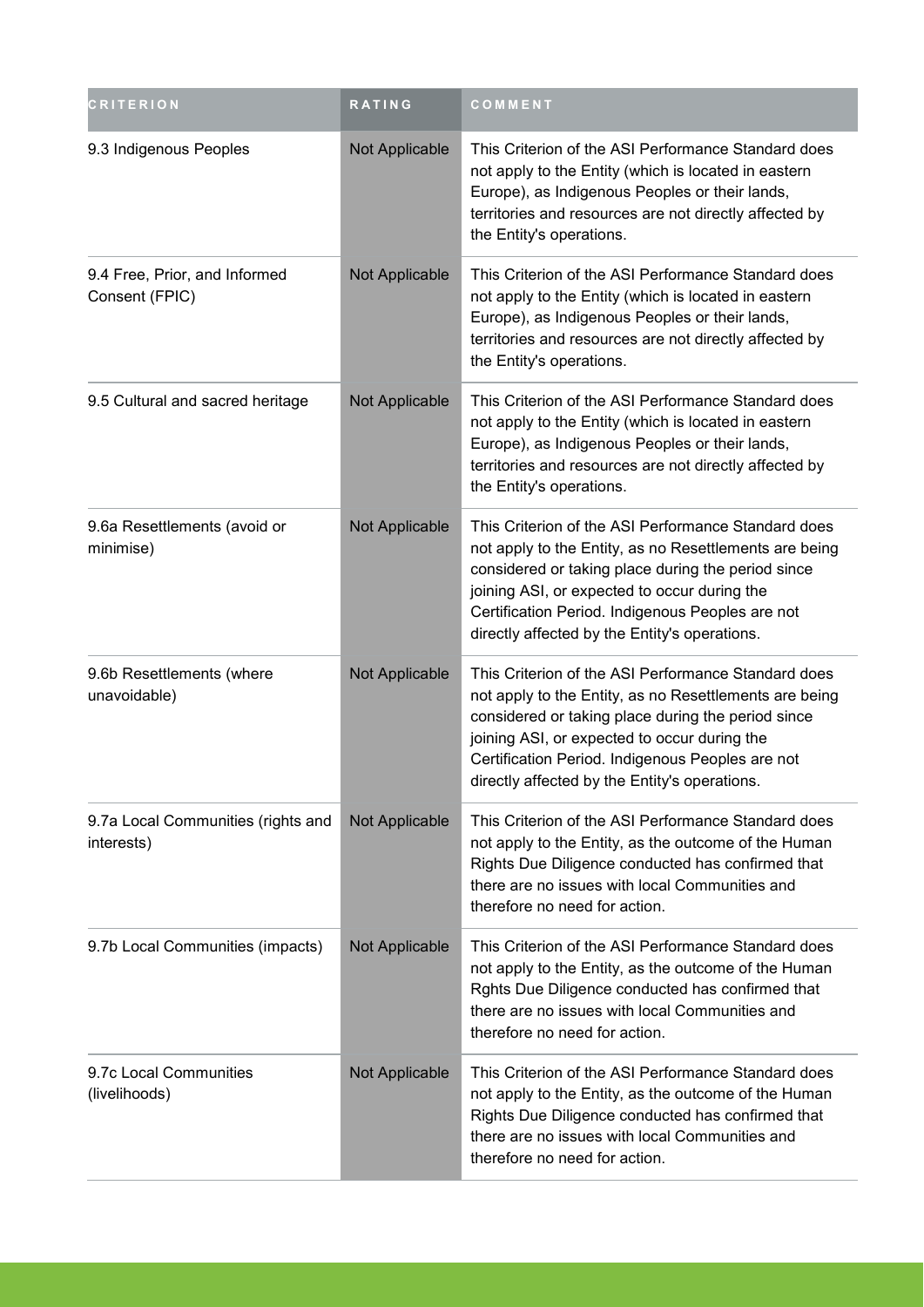| <b>CRITERION</b>                                                                                     | <b>RATING</b>  | COMMENT                                                                                                                                                                                                                                                                                                                                                                                                                                                                                                                                                                                                                                                              |
|------------------------------------------------------------------------------------------------------|----------------|----------------------------------------------------------------------------------------------------------------------------------------------------------------------------------------------------------------------------------------------------------------------------------------------------------------------------------------------------------------------------------------------------------------------------------------------------------------------------------------------------------------------------------------------------------------------------------------------------------------------------------------------------------------------|
| 9.8 Conflict-Affected and High-Risk<br>Areas                                                         | Conformance    | The Entity is not located in or near a Conflict-Affected<br>or High-Risk Area (CAHRA). The Entity follows the<br>definition of CAHRAs from the "Armed Conflict<br>Location Event Data Project": www.acleddata.com<br>and Peace Direct:<br>www.peacedirect.org<br>According to list of suppliers, there is no supply from a<br>CAHRA. Metal supply is completely managed from<br>Headquarters in Ranshofen (Austria).<br>All new suppliers undergo a due diligence process.<br>During the assessment, there were no indications<br>observed that the Entity would contribute to armed<br>conflict or human rights abuses in conflict-affected and<br>high-risk areas. |
| 9.9 Security practice                                                                                | Conformance    | The Entity does not employ armed security forces. The<br>Entity's Human Rights risk assessment did not identify<br>specific risks related to security practices. During the<br>audit, no such risks were identified.                                                                                                                                                                                                                                                                                                                                                                                                                                                 |
| PRINCIPLE 10 LABOUR RIGHTS                                                                           |                |                                                                                                                                                                                                                                                                                                                                                                                                                                                                                                                                                                                                                                                                      |
| 10.1a Freedom of Association and<br>Right to Collective Bargaining<br>(Freedom of Association)       | Conformance    | As confirmed by interviews with worker<br>representatives, workers and management as well as<br>via document review, the Entity respects the rights of<br>Workers to unite freely in the unions, seek<br>representation and join the Workers council without<br>interference. A freely elected worker representation is<br>in place.<br>Note that a union is not represented at the Entity.                                                                                                                                                                                                                                                                          |
| 10.1b Freedom of Association and<br><b>Right to Collective Bargaining</b><br>(Collective Bargaining) | Conformance    | The Entity does respect the right of collective<br>bargaining. Worker representatives and management<br>negotiated a comprehensive collective bargaining<br>agreement (CBA) site level.<br>The HAI Group supports the labour rights as defined<br>by the International Labor Organization (ILO), see:<br>https://www.hai-aluminium.com/wp-<br>content/uploads/2019/11/CoC HAI GmbH 2019.pdf                                                                                                                                                                                                                                                                          |
| 10.1c Freedom of Association and<br><b>Right to Collective Bargaining</b><br>(alternative means)     | Not Applicable | This Criterion of the ASI Performance Standard is not<br>applicable to the Entity, as the right to freedom of<br>association and collective bargaining is not restricted<br>in Romania, where the Entity operates.                                                                                                                                                                                                                                                                                                                                                                                                                                                   |
| 10.2a Child Labour (minimum age)                                                                     | Conformance    | As per the Entity's Code of Conduct, Child Labour is<br>prohibited, please refer:<br>https://www.hai-aluminium.com/downloads/<br>The Entity does neither use nor support the use of<br>Child Labour. Minimum working age of 15 years is<br>respected.<br>The youngest Worker on site is 21 years old. There                                                                                                                                                                                                                                                                                                                                                          |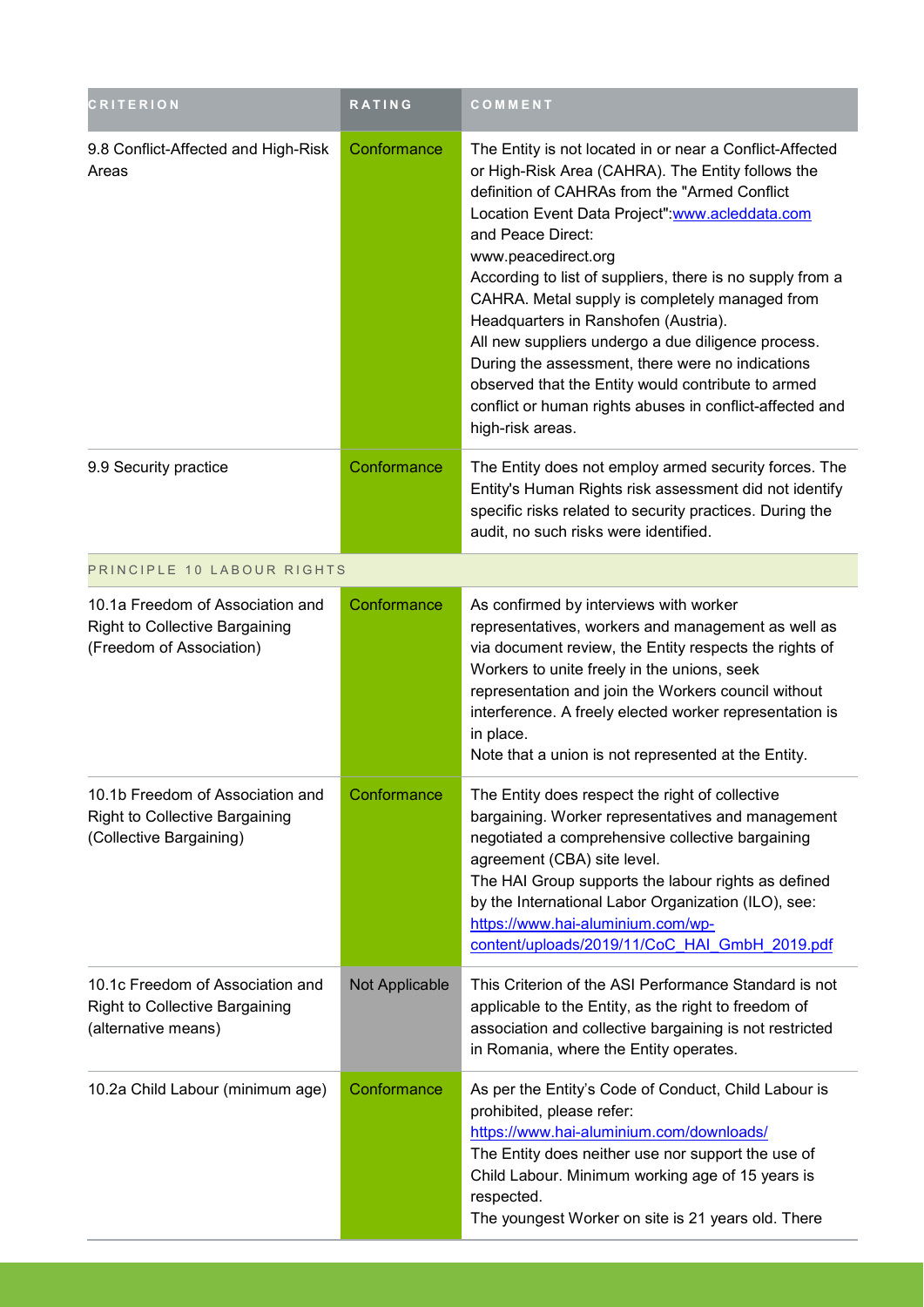| <b>CRITERION</b>                                                                | RATING      | COMMENT                                                                                                                                                                                                                                                                                                                                             |
|---------------------------------------------------------------------------------|-------------|-----------------------------------------------------------------------------------------------------------------------------------------------------------------------------------------------------------------------------------------------------------------------------------------------------------------------------------------------------|
|                                                                                 |             | are robust practices in place to ensure that children<br>are not employed.                                                                                                                                                                                                                                                                          |
| 10.2b Child Labour (hazardous)                                                  | Conformance | As confirmed by observations during the site tour,<br>interviews and document review, the Entity does<br>neither use nor support the use of Child Labour.<br>Persons below the age of 16 years are not employed.<br>Young workers (16 - 18) do not work with hazardous<br>substances.                                                               |
| 10.2c Child Labour (worst forms)                                                | Conformance | As confirmed by observations during the site tour as<br>well as by interviews with workers, worker<br>representative and management, the Entity does<br>neither use nor support the use of Child Labour and<br>does not engage in or supporting Worst Forms of Child<br>Labour.                                                                     |
| 10.3a Forced Labour (Human<br>trafficking)                                      | Conformance | The Entity does neither engage in nor support the use<br>of Forced Labour. The Entity also does not engage in<br>or support Human Trafficking either directly or through<br>any employment or recruitment agencies, as confirmed<br>by interviews and review of the Entity's human rights<br>due diligence assessment.                              |
| 10.3b Forced Labour (deposits,<br>fees, advances)                               | Conformance | From interviews with workers, worker representatives<br>and management it was derived that the Entity does<br>neither engage in nor support the use of Forced<br>Labour. The Entity does not require any form of<br>deposit, recruitment fee or equipment advance from<br>Workers either directly or through employment or<br>recruitment agencies. |
| 10.3c Forced Labour (Migrant<br>Workers)                                        | Conformance | Interviews with workers, their representative and<br>management confirmed that the Entity does not<br>require Workers to lodge deposits or security<br>payments at any time.                                                                                                                                                                        |
| 10.3d Forced Labour (Debt<br>Bondage)                                           | Conformance | Interviews with workers, their representative and<br>management confirmed that the Entity does not hold<br>Workers in Debt Bondage or force them to work in<br>order to pay off a debt.                                                                                                                                                             |
| 10.3e Forced Labour (freedom of<br>movement)                                    | Conformance | Interviews with workers, their representative and<br>management confirmed that the Entity does not<br>unreasonably restrict the freedom of movement of<br>Workers in the workplace.<br>The Entity does not offer on-site housing.                                                                                                                   |
| 10.3f Forced Labour (retention of<br>identity papers, permits,<br>Certificates) | Conformance | Interviews with management and workers as well as<br>document review confirmed that the Entity does not                                                                                                                                                                                                                                             |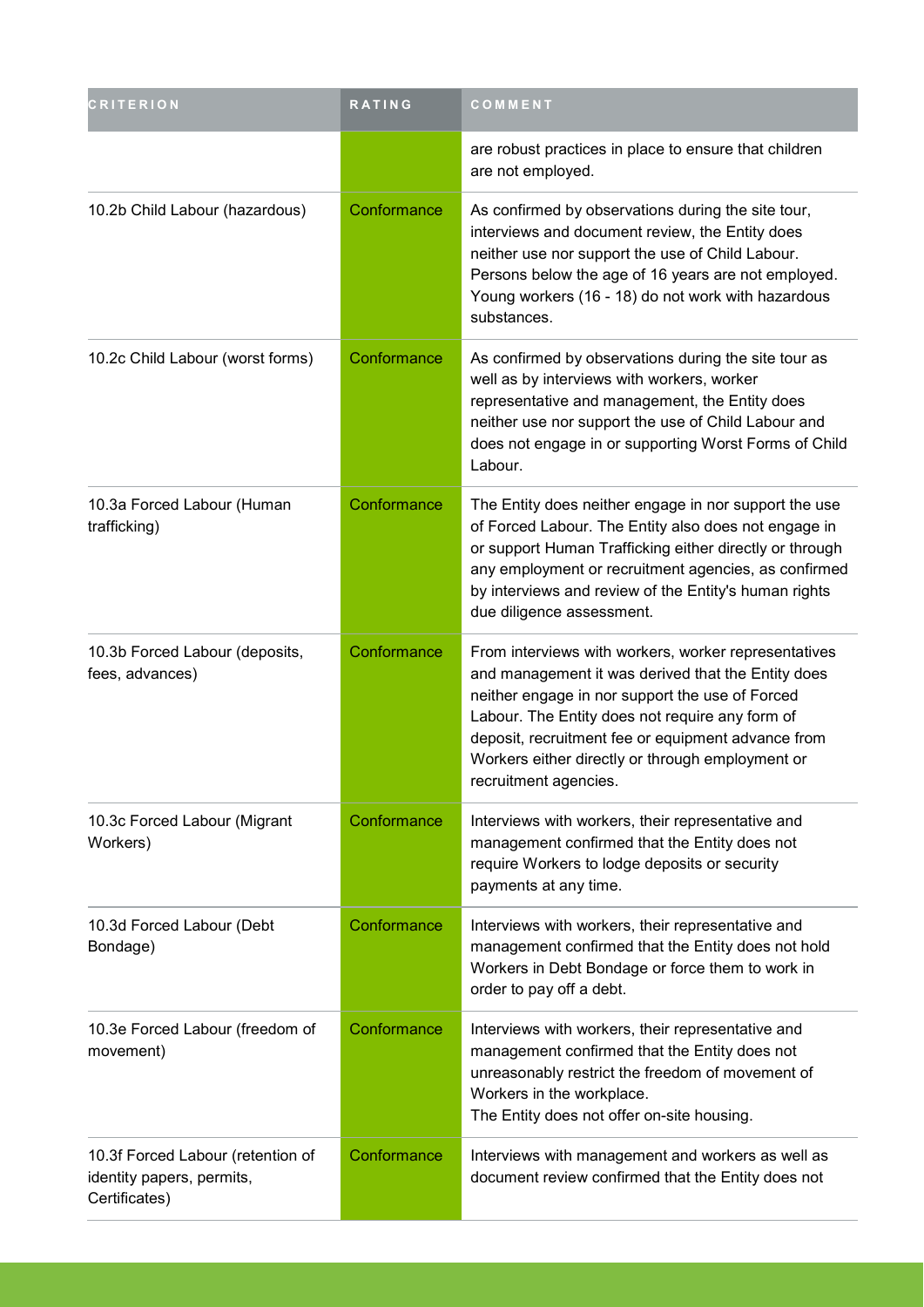| <b>CRITERION</b>                                         | RATING      | COMMENT                                                                                                                                                                                                                                                                                                                                                                                   |
|----------------------------------------------------------|-------------|-------------------------------------------------------------------------------------------------------------------------------------------------------------------------------------------------------------------------------------------------------------------------------------------------------------------------------------------------------------------------------------------|
|                                                          |             | retain original copies of Workers' identity papers, work<br>permits, travel documents or training certificates.                                                                                                                                                                                                                                                                           |
| 10.3g Forced Labour (freedom to<br>terminate employment) | Conformance | Interviews with management and workers confirmed<br>that the Entity does not deny Workers the freedom to<br>terminate their employment at any time without penalty<br>and given notice of a reasonable length.                                                                                                                                                                            |
| 10.4 Non-Discrimination                                  | Conformance | Interviews with workers, worker representative and<br>management as well as document review confirmed<br>that the Entity does not deliberately discriminate for<br>reasons mentioned in the Criterion. However, due to<br>the type and nature of the business (shift work), there<br>are no females in production currently, as no women<br>applied for relevant jobs.                    |
| 10.5 Communication and<br>engagement                     | Conformance | As confirmed by interviews and document review, the<br>Entity does ensure open communication and direct<br>engagement with Workers and their representatives<br>regarding working conditions and resolution of<br>workplace and compensation issues, without threat of<br>reprisal, intimidation or harassment.                                                                           |
| 10.6 Disciplinary practices                              | Conformance | As confirmed by interviews and document review, the<br>Entity does neither engage in nor tolerate the use of<br>corporal punishment, mental or physical coercion,<br>harassment, and gender-based violence including<br>sexual harassment, or verbal abuse of workers.<br>A formal procedure to manage grievances is in place.                                                            |
| 10.7a Remuneration (living wage)                         | Conformance | The Entity does respect the rights of Workers to a<br>living wage and ensures that wages paid for a normal<br>working week meet the industry standard, as<br>confirmed by document review and worker interviews.<br>The wages paid are substantially above the legal<br>minimum.<br>Working time, payment and leave are negotiated in a<br>site specific collective bargaining agreement. |
| 10.7b Remuneration (method of<br>payment)                | Conformance | Monthly payments to Workers are made in full by the<br>Entity via bank transfer. Workers receive pay slips<br>which list in detail all necessary information about<br>hours worked, surcharges and deductions.                                                                                                                                                                            |
| 10.8 Working Time                                        | Conformance | As confirmed by interviews with workers, worker<br>representative and management, the Entity complies<br>with Applicable Law and industry standards on working<br>time, public holidays and paid annual leave.<br>Working Time is part of the site-specific collective<br>bargaining agreement. A 'clocking-in' system is in<br>place.                                                    |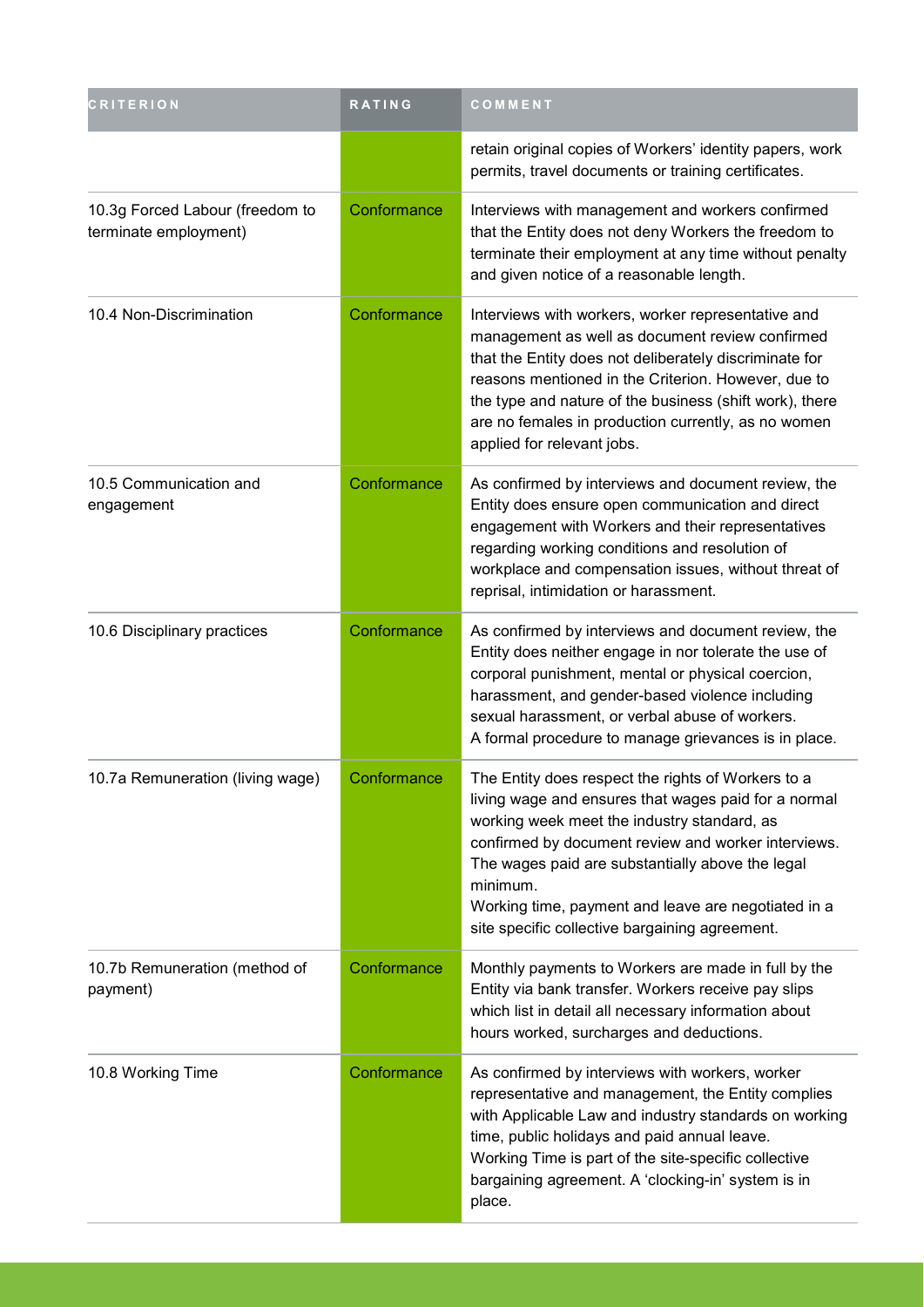| <b>CRITERION</b>                                                                        | RATING      | COMMENT                                                                                                                                                                                                                                                                                                                                                                                                               |
|-----------------------------------------------------------------------------------------|-------------|-----------------------------------------------------------------------------------------------------------------------------------------------------------------------------------------------------------------------------------------------------------------------------------------------------------------------------------------------------------------------------------------------------------------------|
| PRINCIPLE 11 OCCUPATIONAL HEALTH AND SAFETY                                             |             |                                                                                                                                                                                                                                                                                                                                                                                                                       |
| 11.1a Occupational Health and<br>Safety (OH&S) Policy (Policy)                          | Conformance | The Entity is ISO 45001:2018 certified by an<br>accredited certification body, therefore it is eligible for<br>harmonization. The Entity has implemented and<br>communicated its OHS policy as required by the ASI<br>Performance Standard.<br>The certificate is posted on the Hammerer website,<br>please check the following link:<br>https://www.hai-aluminium.com/en/downloads                                   |
| 11.1b Occupational Health and<br>Safety (OH&S) Policy (Workers<br>and Visitors)         | Conformance | The Entity is ISO 45001:2018 certified by an<br>accredited certification body, therefore it is eligible for<br>harmonization. The Entity has implemented and<br>communicated (postings, intranet) its OHS policy as<br>required by the ASI Performance Standard. The OHS<br>Policy is publicly available on the Hammerer website,<br>please check the following link:<br>https://www.hai-aluminium.com/en/downloads   |
| 11.1c Occupational Health and<br>Safety (OH&S) Policy (Applicable<br>Law and Standards) | Conformance | The Entity has included in its Policy statement related<br>to occupational health and safety and in their Codes of<br>Conduct, a commitment to comply with Applicable Law<br>on Workers' health and safety, international standards,<br>and ILO Conventions on Occupational Health and<br>Safety.                                                                                                                     |
| 11.1d Occupational Health and<br>Safety (OH&S) Policy (right to stop<br>unsafe work)    | Conformance | The Entity has included in its Policy statement related<br>to occupational health and safety and in their Codes of<br>Conduct, a commitment to comply with Applicable Law<br>on Workers' health and safety, international standards,<br>and ILO Conventions on Occupational Health and<br>Safety. The OHS Policy of the Entity is available on the<br>Hammerer website:<br>https://www.hai-aluminium.com/en/downloads |
| 11.2 OH&S Management System                                                             | Conformance | The Entity is ISO 45001:2018 certified by an<br>accredited certification body, therefore it is eligible for<br>harmonization.                                                                                                                                                                                                                                                                                         |
| 11.3 Employee engagement on<br>health and safety                                        | Conformance | The Entity has established a joint health and safety<br>committee, which meets periodically (four times per<br>year).<br>Additional mechanisms are in place, such as<br>interdepartmental workshops, where Workers can<br>raise, discuss and participate in the resolution of<br>Occupational Health and Safety issues with<br>management. The Entity holds a certification according<br>ISO 45001.                   |
| 11.4 OH&S performance                                                                   | Conformance | The Entity evaluates its Occupational Health and<br>Safety (OH&S) performance regularly and several key                                                                                                                                                                                                                                                                                                               |